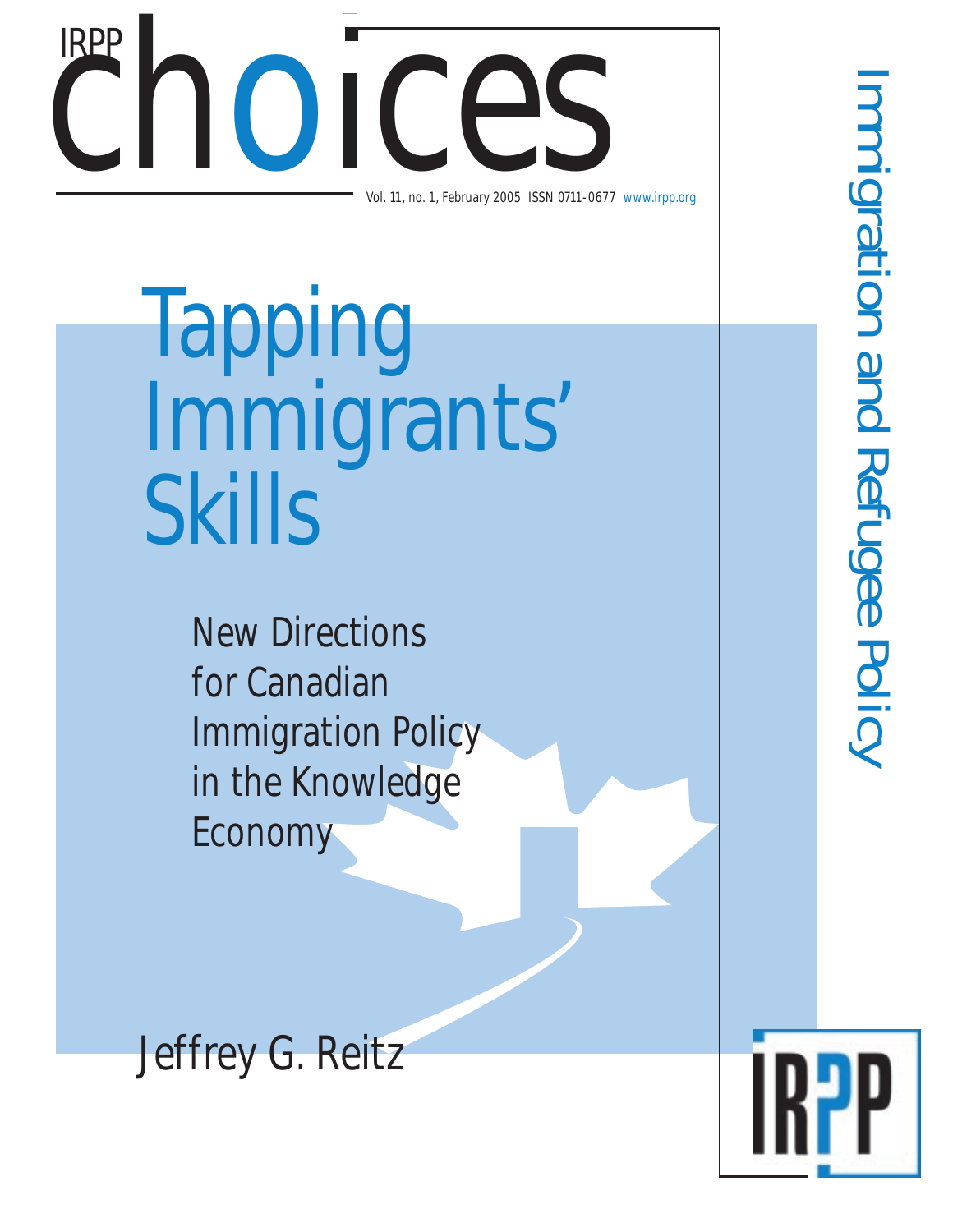

F ounded in 1972, the Institute for Research on Public Policy is an independent, national, nonprofit organization.

IRPP seeks to improve public policy in Canada by generating research, providing insight and sparking debate that will contribute to the public policy decision-making process and strengthen the quality of the public policy decisions made by Canadian governments, citizens, institutions and organizations.

IRPP's independence is assured by an endowment fund established in the early 1970s.

F ondé en 1972, l'Institut de recherche en politiques publiques (IRPP) est un organisme canadien, indépendant et sans but lucratif.

L'IRPP cherche à améliorer les politiques publiques canadiennes en encourageant la recherche, en mettant de l'avant de nouvelles perspectives et en suscitant des débats qui contribueront au processus décisionnel en matière de politiques publiques et qui rehausseront la qualité des décisions que prennent les gouvernements, les citoyens, les institutions et les organismes canadiens.

L'indépendance de l'IRPP est assurée par un fonds de dotation établi au début des années 1970.

**Jeffrey G. Reitz** is professor of sociology and R.F. Harney Professor and director of ethnic, immigration and pluralism studies at the University of Toronto. His research addresses institutional change and the employment of immigrants and minorities in Canada and other countries. Recent publications include *Host Societies and the Reception of Immigrants* (2003), *Canadian Immigration Policy for the 21st Century* (2003), *Globalization and Society* (2003) and "Immigration, Race, and Labor: Unionization and Wages in the Canadian Labor Market" (2004).

This publication was produced under the direction of Geneviève Bouchard, Research Director, IRPP. The manuscript was copy-edited by Wendy Dayton and Francesca Worrall, proofreading was by Timothy Niedermann, production was by Chantal Létourneau, art direction was by Schumacher Design, and printing was by Impressions Graphiques.

Copyright belongs to IRPP. To order or request permission to reprint, contact:

#### IRPP 1470 Peel Street, Suite 200 Montreal, Quebec H3A 1T1 Telephone: 514-985-2461 Fax: 514-985-2559 E-mail: irpp@irpp.org

All *IRPP Choices* and *IRPP Policy Matters* are available for download at **www.irpp.org**

To cite this document:

Reitz, Jeffrey G. 2005. "Tapping Immigrants' Skills: New Directions for Canadian Immigration Policy in the Knowledge Economy." *IRPP Choices* 11, no. 1.

The opinions expressed in this paper are those of the author and do not necessarily reflect the views of IRPP or its Board of Directors.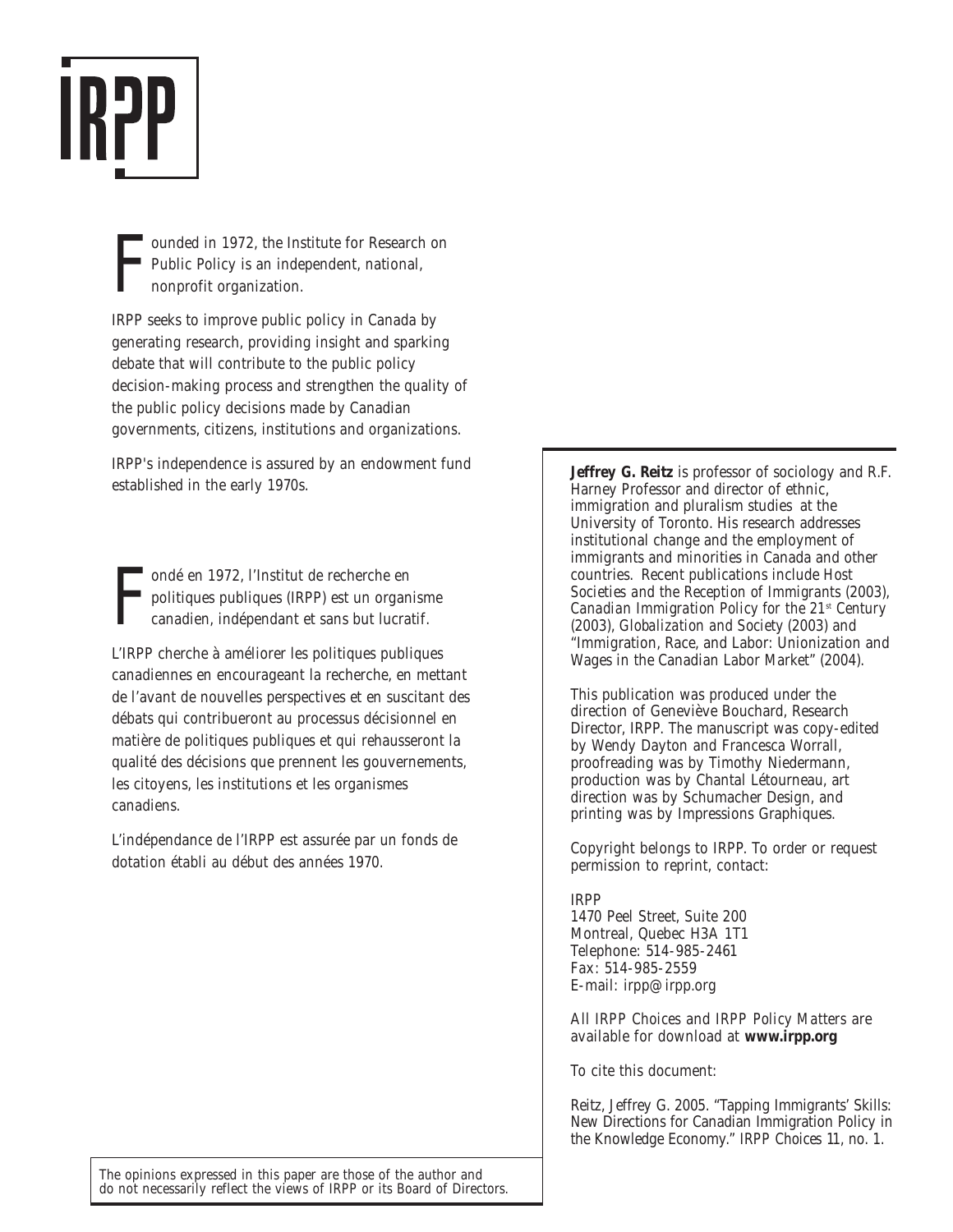Shaping Canada's Future: Immigration and Refugee Policy / Bâtir l'avenir : la politique relative à l'immigration et aux réfugiés

Research Director / Directrice de recherche Geneviève Bouchard

This series comprises individual IR<br>Choices and IRPP Policy Matters<br>ies on the Canadian immigration<br>cy and its challenges but also on other his series comprises individual *IRPP Choices* and *IRPP Policy Matters* studies on the Canadian immigration policountries' immigration and refugee policies. Issues discussed in this research program include the relationship between sovereignty and economic integration, security and border control and reconciliation of economic and humanitarian objectives.

ette série comprend des études *Choix*<br> *IRPP* et *Enjeux publics IRPP* qui portent sur la politique canadienne et se<br>
pouveaux défis mais également sur les dif-*IRPP* et *Enjeux publics IRPP* qui portent sur la politique canadienne et ses nouveaux défis, mais également sur les différentes politiques d'immigration et de protection de réfugiés à travers le monde. Les questions abordées dans ce programme de recherche touchent aux rapports entre souveraineté et intégration économique, sécurité et contrôle des frontières, conciliation des objectifs économiques et humanitaires.

## Table of Contents

- 3 The Underutilization of Immigrants' Skills in the Canadian Labour Market
- 5 Effects of Labour Market Change in a Knowledge Economy
- 8 Institutional Change: Complexity, Timing and Racial Attitudes
- 12 Conclusion: Toward a New "Canadian Model" for Immigration

- 14 Notes
- 14 References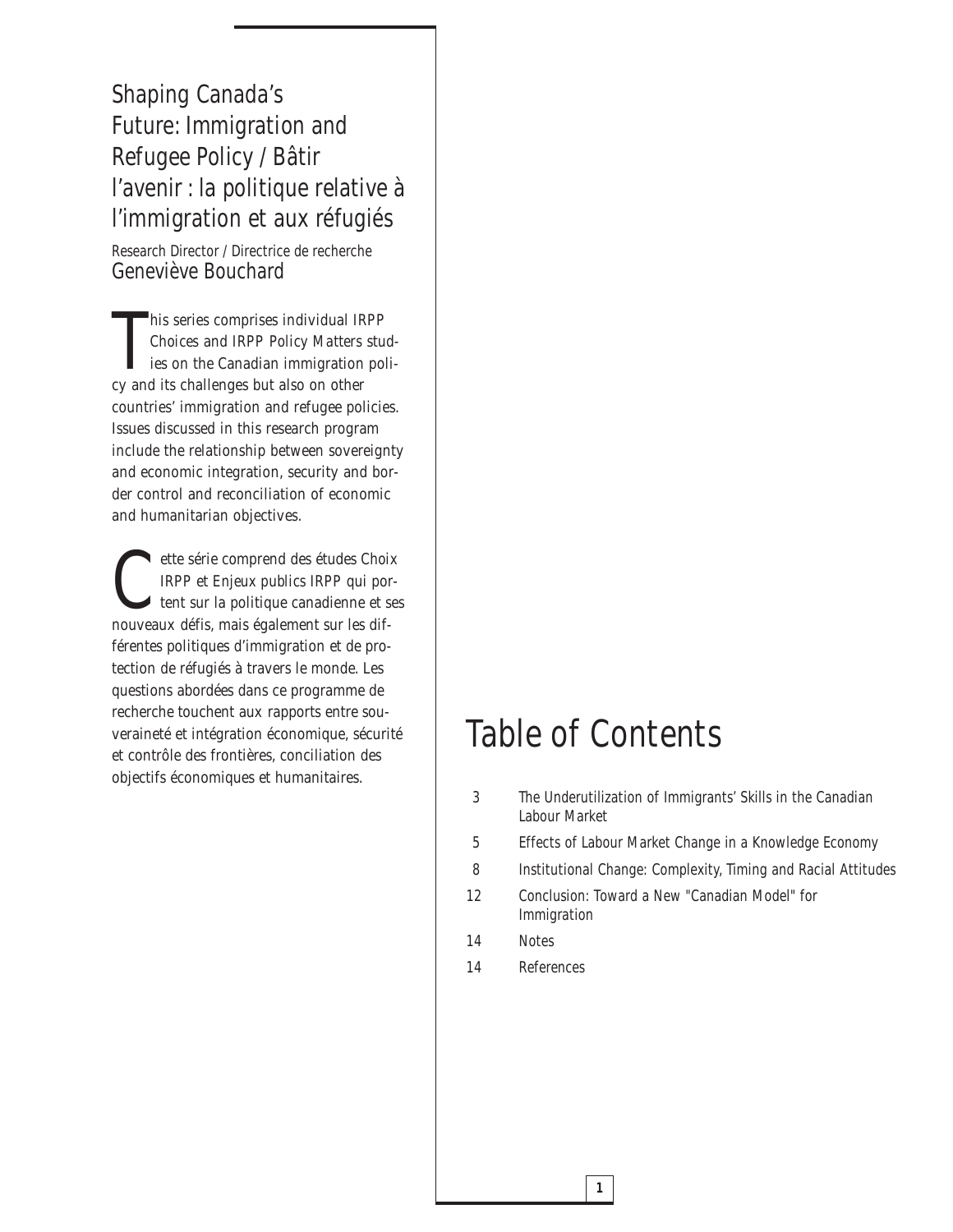Tapping Immigrants' Skills: New Directions for Canadian Immigration Policy in the Knowledge Economy

Jeffrey G. Reitz

The utilization of immigrants' skills has<br>emerged as a significant issue for Canada's<br>immigration program. This is due to the spec<br>fic nature and current situation of its immigration. he utilization of immigrants' skills has emerged as a significant issue for Canada's immigration program. This is due to the speci-For some time now the country has been committed to mass immigration.This distinctive Canadian strategy is a product of our institutional history and our position in North America. Now, the emergence of an education-based knowledge economy in Canada has focused attention on the country's ability to continue making effective use of immigrants' skills in the changing labour market.

This paper examines these trends and the policy options for Canada's immigration program. It assesses the need to better utilize immigrants' skills relative to other policy options, and it examines some of the institutional constraints and obstacles in pursuing this objective.

The paper proceeds in three parts. The first examines the signifiance of immigrant skill underutilization in the Canadian labour market today, and shows that the economic, social and political repercussions are compounded by the declining employment prospects for new immigrants. The second discusses the impact on Canadian immigrants of institutional factors, in particular those associated with changes in the labour market and the knowledge economy, and suggests that this new environment is not entirely immigrant friendly. As knowledge occupations multiply, and as educational requirements are upgraded across the workforce, there appear to be more institutional barriers to the effective integration of highly skilled immigrants. The third part of the paper identifies some of the institutional obstacles and constraints that must be confronted and the reforms that are necessary to forge an effective immigrant skill-utilization policy.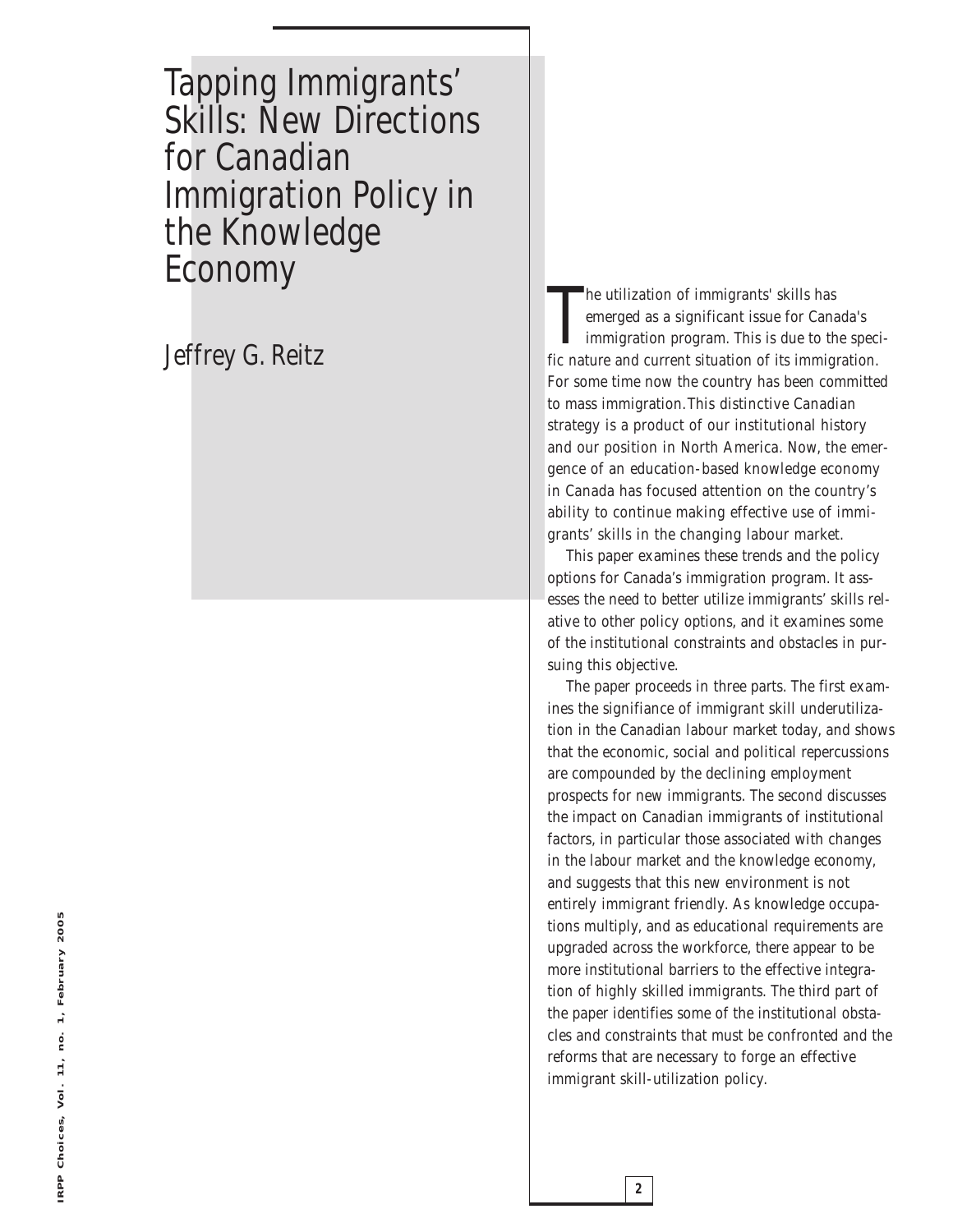#### The Underutilization of Immigrants' Skills in the Canadian Labour Market

In the issue of the underutilization of immigrants' skills, although by no means new, is increasingly pressing. It featured in discussions of immigration issues twenty-five years ago, and more he issue of the underutilization of immigrants' skills, although by no means new, is increasingly pressing. It featured in discussions of recently it has been the subject of several research and policy initiatives in Canada and in other immigration countries such as the United States and Australia, as well as in Europe.<sup>1</sup>

There are two estimates of the economic impact of immigrant skill underutilization (Reitz 2001a; Watt and Bloom 2001). Using quite different methodologies, they both produce figures in the range of \$2 billion annually. They both define the economic impact as the reduced value of the work done by immigrants because their qualifications were not recognized in the workplace. I calculated, based on Canadian census labour-force data, that foreign-educated immigrants earned \$2.4 billion less than native-born Canadians with formally comparable skills, because they worked in occupations that were below their skill levels. I also concluded that at least two-thirds of these unutilized foreign-acquired skills — worth \$1.6 billion — are in fact transferable to Canada, in the sense that these skills would have productive value if used in the Canadian context. Watt and Bloom conducted a survey of workers' perspectives and found that immigrants were very prominent among those reporting that they had skills that were not being used in their present jobs. The authors' estimate of the value of those skills was roughly comparable to my assessment (see also Harvey and Blakely 2001).

This economic impact is, in fact, only the tip of the iceberg. Its significance is even greater when one takes into consideration the overall trend of immigrants' declining earnings and employment success, despite rising skill and education levels (Reitz 1997a,b; Dougherty 1999; Reitz 2001b). This trend, discounted for many years by researchers as cyclical and not an indication of a long-term change in the Canadian labour market's capacity to integrate immigrants (Bloom et al*.* 1995; Grant 1999), is now being acknowledged as a more serious, chronic problem. Indeed, the optimistic expectations that the trends might be reversed with the economic recovery of the late 1990s were dashed by the poor employment and earnings outcomes for immigrants revealed

**3**

in the 2001 census (Statistics Canada 2003, 12; Frenette and Morrisette 2003; Galarneau and Morrisette 2004). Earnings of newly arrived immigrant men, which in 1980 had amounted to about 80 percent of those of native-born Canadian men, had dropped to 60 percent in 1996.2 Employment rates have fallen as well: in 1980 the employment rate for newly arrived immigrant men was 86.3 percent, close to the 91 percent for native-born Canadian men. By 1996 it had fallen to 68.3 percent for newly arrived immigrant men, as compared with 85.4 percent for native-born Canadian men. The relative trends for newly arrived immigrant women were similarly negative (Reitz 2001b, 590-95). As well, there were alarmingly high poverty rates among a number of immigrant groups across Canada, particularly in immigrant-receiving cities like Toronto (Kazemipur and Halli 2000). Ornstein shows that in Toronto, according to 1996 census data, the poverty rate for all families of non-European origin was 34.3 percent, or more than double the rate for families of European origin (2000). Poverty rates for some categories of non-European families approached 50 percent or more.

Although educational credentials among recent immigrants have been higher on average than those of Canada's native-born workforce and are rising, and despite the fact that recent immigrants' levels of fluency in one official language have not changed, the trends in immigrants' employment and earnings are downward. This suggests that the real problem is not so much their skill levels, important as they may be, but rather the extent to which these skills are accepted and effectively utilized in the Canadian workplace.

The difficulties confronting immigrants are a problem for Canada not only in economic terms, but also because of the social and political repercussions involved. The fact that the vast majority of immigrants to Canada today belong to racial minorities may well magnify these impacts. Overall earnings disadvantages and the extent of skill underutilization are greater for immigrants who belong to racial minorities than they are for those of European origin. For example, 1996 census data showed that the earnings of immigrant men of non-European origin, after adjusting for differences in education and language fluency, were between 15 and 25 percent less than those of immigrant men of European origin. And the extent of skill underutilization for immigrants of non-European origin was also greater than for those of European origin. Among black immigrant men, for example, about 23 percent of the overall earnings gap in 1996 (which was \$6,746 after adjusting for differences in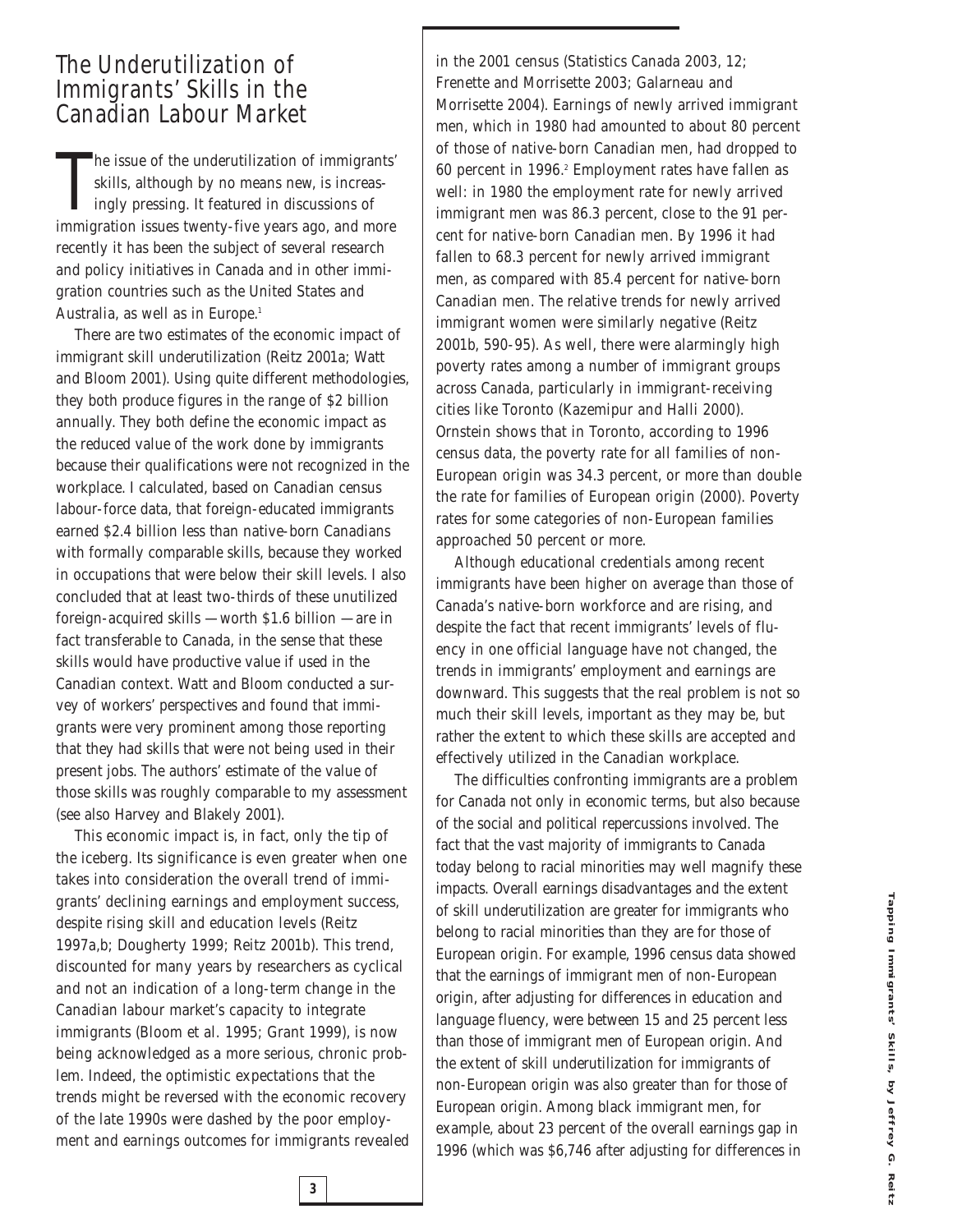education and other measured qualifications) could be attributed to differences in access to skilled occupations (Reitz 2001a, 367-69). In any society, the correlation between ethnic or racial status and economic success over extended periods of time is bound to become divisive and to affect intergroup relations.

The emphasis in Canadian government policy on points-based immigrant selection and, in particular, on ever-higher educational standards, is not having the desired impact. One possible response would be to fine-tune the immigrant-selection process. But given that sustained efforts to that effect over several decades have proven so ineffective, relying entirely on that approach seems not advisable. There are three other alternatives to the current policy. However, two of them, even if they could be adopted, may have significant negative collateral impacts.

The first option would be to accept downward employment trends among immigrants as part of present-day reality and hope for a better future for their children. The expectation of better prospects for the second generation is based, in part, on the importance attached to education by highly educated immigrants, which they likely pass on to their children. Also, employers are more likely to accept this second generation, because their education, unlike that of their parents, will have been acquired in Canada. Data on the offspring of immigrants generally confirm this optimism (Boyd 1992).

The downside of this option, however, is that even if poverty among the immigrant parents does not impede the educational aspirations they have for their children, there could be negative collateral effects that result in social costs for the host society. Immigrants living in poverty could create pressures or at least the perception of such pressures — on the social safety net. This could lead, in turn, to public demands for a reduction in social programs and other support for immigrants, moving Canada toward a more individualistic institutional framework, such as that in the United States. One's support for this option would depend on one's attitude toward the American — as opposed to the Canadian — approach to social policy and the problem of poverty.

The second and not necessarily mutually exclusive option would be to cut immigration levels in an attempt to reduce its negative social impact. For most of the period since the Second World War, Canada has pursued an expansionist immigration policy, and the current Liberal government is continuing this approach with its target immigration level of

1 percent of the population per year, which is about 300,000 immigrants. For much of the past decade, actual immigration levels have ranged between 200,000 and 250,000. On a per capita basis, these numbers are comparatively high — about three times the amount in the United States, for example. Critics of Canadian immigration, such as Daniel Stoffman (2002,191), have suggested cutting these numbers to between 150,000 and 200,000 (see also Collacutt 2002). The difficulty with this option is that it would somewhat curtail Canada's reliance on immigration, thus foregoing its potential future economic benefits. Canada, more than other countries, has relied on immigration as a development strategy. This is partly due to its small size — particularly relative to its geographic neighbour, the United States — and its low fertility rate. Demographic projections show that for the most part, labour-force growth in Canada for the foreseeable future will stem from immigration.

Recent experience in Australia illustrates the downside of cutting immigration. Australian public opposition to immigration in the 1990s, partly attributed to the influence of Pauline Hanson, a controversial rightwing Australian politician, and the election in 1996 of Prime Minister John Howard, resulted in the number of immigrants being reduced from approximately 140,000 per year in the late 1980s to between 70,000 and 90,000 in the mid-1990s. In the short term, reducing immigration actually lowered the average educational level of immigrants coming to this country. This is because there was political resistance to reducing family-class immigration, therefore it was easier to reduce the skilled-worker-immigrant category. Over the longer term, as a result of economic pressure, Australia has reluctantly returned to accepting larger numbers of immigrants. Australia's recent target has been in the range of 100,000 to 110,000 per year (Castles and Vasta 2004, 146). Furthermore, the experience of cutting immigration levels tended to reinforce a negative perception of immigrants, thereby potentially exacerbating domestic race-relations problems.

By comparison Canadians have a positive view of immigration (Simon and Lynch 1999, 461). Over the past quarter-century, when there have been comparatively high levels of immigration, the majority of Canadians have supported either maintaining those levels or increasing them (Reitz 2004). Arguably, popular support for immigration in Canada has helped ease the settlement process for immigrants. And the absence of intense public debate over immigration levels has helped to maintain this supportive environment.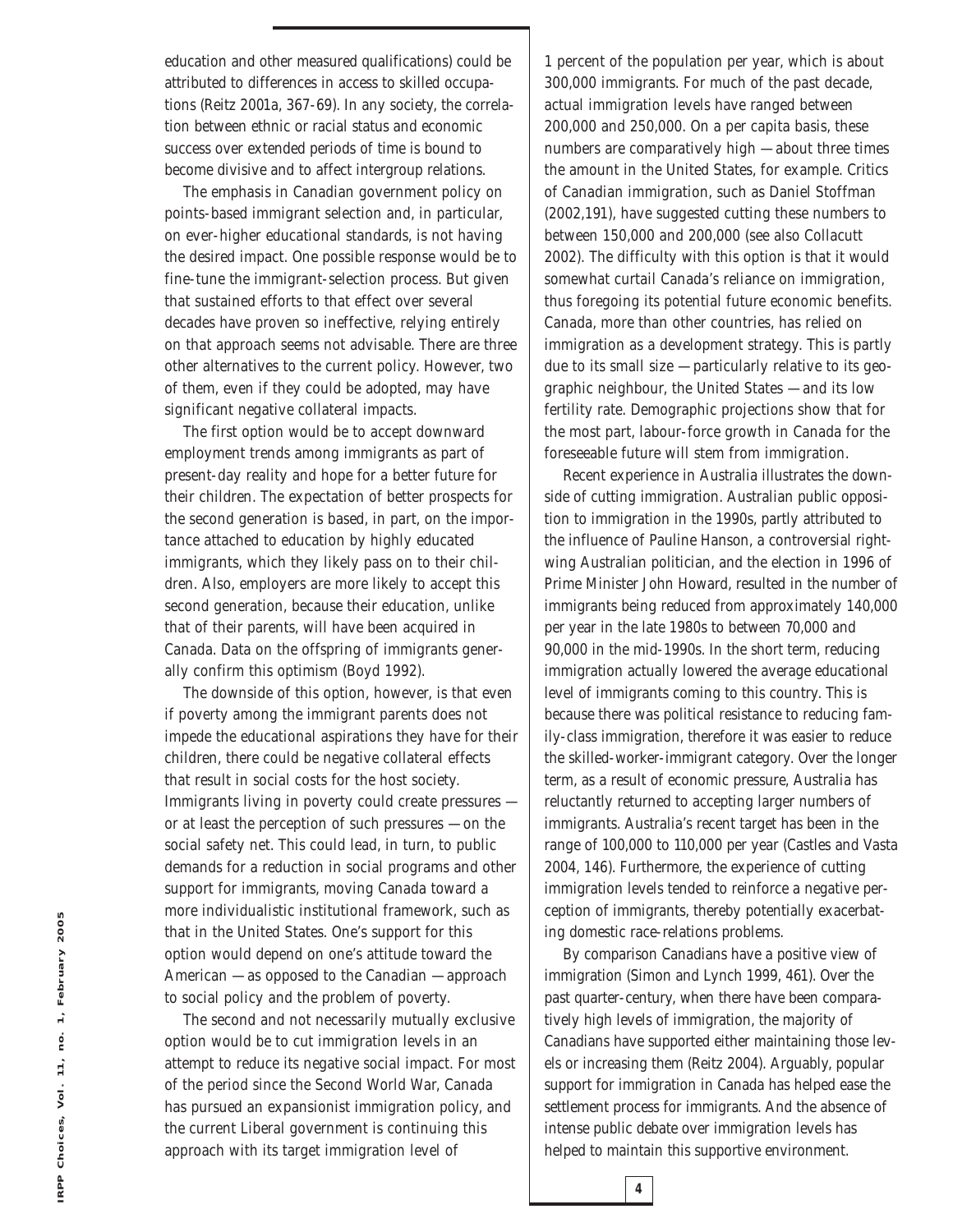The two options of accepting downward employment trends among immigrants and cutting immigration levels would not be advisable for reasons I have outlined. The third alternative — the one I will propose here  $-$  is to augment the institutional capacity to utilize immigrants' skills more effectively.

#### Effects of Labour Market Change in the Knowledge Economy

anada's current immigration strategy rests<br>largely on human capital theory. This theory<br>was developed to increase our understand<br>of labour markets in a knowledge economy, but it largely on human capital theory. This theory was developed to increase our understanding of labour markets in a knowledge economy, but its weaknesses when applied to immigrants have become evident. Whereas human capital theory suggests that workers' earnings reflect the productive value of their skills — particularly skills based on formal education and work experience — immigrants' recent labour market outcomes contradict that expectation. Immigrants' skills have risen to unprecedented levels, yet their earnings have fallen in both relative and absolute terms. Of immigrants arriving in 2000, for example, about 45 percent had university degrees, yet their earnings after a year in Canada were less than those of previous comparable cohorts of immigrants going back to 1980 (Statistics Canada 2003). As well, the official language skills of immigrants who arrived in 2000 were about the same as for those who arrived a decade earlier. Nevertheless, immigrants' earnings gains associated with education have been falling relative to those of native-born Canadians, as has the value associated with knowledge of official languages (Reitz 2001a, 600; see also Statistics Canada 2003, 12-13, 36; Pendakur and Pendakur 1998).

One reason for the weakness of human capital theory as applied to immigrants is that it assumes employers have effective means to assess the productive value of prospective workers' skills. The underutilization of immigrant skills reveals that they do not (Li 2000; Reitz 2001a). When employers respond to information about the job-relevant skills presented by applicants, they are actually relying on a fairly elaborate set of institutional supports, which may not work as effectively when the applicants are skilled immigrants.

Historically, immigration policy in Canada has responded to the stages of its economic development. When agriculture was the economic priority, Canada recruited immigrants for agricultural work. When

**5**

priorities shifted to those of an industrializing economy, Canada recruited immigrants for construction and manufacturing. Now that Canada is moving toward a postindustrial or knowledge economy, immigrants are being recruited to respond to that economic imperative. In the previous two phases, the agricultural and industrial, it was sufficient to recruit immigrants on the basis of their capacity for physical labour and for acquiring the limited skills necessary for manual work. Assessment of foreign credentials was essentially irrelevant. In the knowledge economy, immigrants' credentials are important, and assessment of these credentials is critical to the success of the immigration program.

Although human capital theory does not accurately predict immigrants' earnings, it does provide a framework for assessing the impact that rising educational levels among native-born Canadians has on immigrants' earnings. This is the methodology of statistical decomposition, in which human-capital-earnings equations for immigrants and those born in Canada are used to project future earnings scenarios. I employed this methodology in two previous papers (Reitz 2001b, 2003a): one compares the earnings of immigrants and nonimmigrants in Canada, the other compares the situation in Canada with that in the United States. Both cases dramatically show that skill trends among the native-born do have an overriding effect on the utilization of immigrants' skills.

In Canada, in the period 1991-96, the rise in the educational levels of native-born Canadians accounts for about one-half of the decline in the earnings of new immigrants (Reitz 2001b). If we look at this result in more detail, we find that there are three components at play. First, the educational levels of those born in Canada rose more rapidly than did those of immigrants. Second, the increasing skills of immigrants were less significant, because their labour market value was lower. Finally, the value of education for native-born Canadians increased, whereas the value of that for immigrants did not.

The comparison of decomposition results for Canada and the United States shows that the impact of changes in the educational levels of native-born individuals in the two countries was quite different. Historically, the educational levels of native-born Americans have been higher than those of native-born Canadians, but since the 1970s the educational levels of native-born Canadians have risen more rapidly. As a result, immigrants' earnings, which had been relatively higher in Canada (Reitz 1998), have begun to decline to US levels. This was true even though immigrants' educational levels rose in Canada and fell in the United States (see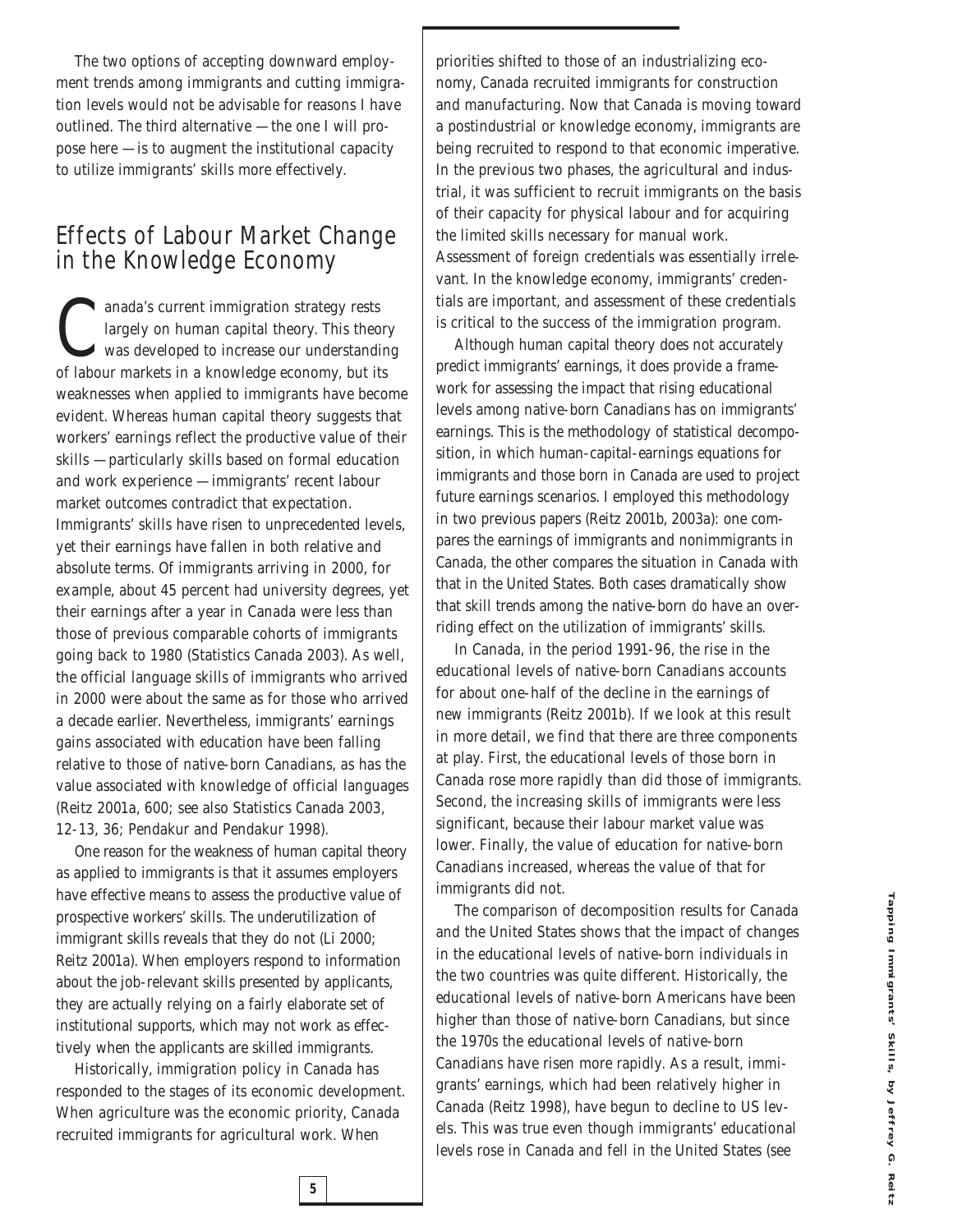also Borjas 1999). In effect, in both countries relative trends in the educational levels of the native-born population had much more impact on trends in immigrants' earnings than did the direction of change in immigrants' educational levels.

In order to really understand how changes in the labour market are affecting immigrants, much more detailed analysis is required. For instance, if, as is often assumed, immigrants compete primarily with younger workers in urban areas, then it may be that, since increases in educational levels are greatest among these younger workers, the impact on immigrants is even larger than indicated above. Moreover, as Green and Worswick (2004) suggest, the downward trends from 1980 to the mid-1990s in the earnings of all new labour market entrants, including those of the native-born, may be compounding the employment problems for immigrants. Other statistical trends, such as the apparent decline in the return to foreign labour market experience (Aydemir and Skuterud 2004), presumably also reflect broader trends in the labour market as a whole.

Any analysis of the integration of immigrants into the knowledge economy should take into account how organizational changes in the labour market and in the workplace are affecting immigrants. Many of these can be attributed to increasing reliance in modern economies on education-based skills, as Daniel Bell outlined in his seminal analysis of postindustrial society (1973). For example, there is a greater emphasis on credentials as they reflect specific skills that increase productivity (Hunter 1988; Hunter and Leiper 1993); organizational decision-making is becoming more participatory; the most highly skilled employees are gaining more autonomy in their work; there is greater use of personal networks in recruitment; and there are closer links among universities, governments and employer organizations.

These changes will likely affect workers in the most highly skilled occupations, particularly those in the most skill-intensive industries. According to Statistics Canada, *knowledge occupations* are those in which a high proportion of workers have a university education. They include the science and engineering professions, health and education, as well as a variety of other professional fields. *Knowledge industries* are those with a high proportion of knowledge workers and in which investment in research and development is greatest. Among them are the high-tech industries, which include the pharmaceuticals, chemicals, instruments, electronics, and machinery and equipment industries. Management is often considered a

knowledge occupation, particularly when the activities managed involve highly skilled or professional activities. According to Baldwin and Beckstead (2003, 5), between 1971 and 2001 the proportion of Canadian workers in knowledge occupations almost doubled, increasing from 14 percent to 25 percent. Education levels in these occupations also increased. At the same time, educational requirements have risen in many occupations; therefore, the educational levels in many occupations outside the knowledge category have increased as well (see also Beckstead and Vinodrai 2003 and Beckstead and Gellatly 2004).

Because of changes in recruitment and hiring practices, qualified immigrants appear to be having increasing difficulty gaining access to work in knowledge occupations (Reitz 2003b). As a result, they end up working in less-skilled occupations than do comparably qualified native-born Canadians. In 1996, 59 percent of native-born men with bachelors' degrees were working in knowledge occupations, compared with only 35 percent of recent immigrants (arriving in the previous five years) with bachelors' degrees. The corresponding figures for women were 57 and 28 percent. Of men with postgraduate degrees, 79 percent of those who were born in Canada were working in knowledge occupations, compared with only 59 percent of recent immigrants. The corresponding figures for women were 78 and 49 percent. Between 1981 and 1996, as the importance of knowledge occupations has increased, the differences between the income levels and representation in knowledge occupations of native-born Canadians and immigrants have grown as well. Despite the increases in the skill levels of new immigrants, their representation in knowledge occupations was lower in 1996 than it was in 1981 (Reitz 2003b, 485, 495).

Within the knowledge occupations, immigrants have greater difficulty gaining access to managerial than to professional positions. Analysis of 1996 census data shows that

for immigrant men with postgraduate degrees the barriers to access in managerial employment are greater than they are in the professions…

[t]he barriers experienced by immigrant women are greater for all levels of education in management jobs than in the professions; ... [and]

[r]acial minorities encounter much greater barriers to access in managerial occupations than in the professional occupations. (Reitz 2003b, 487).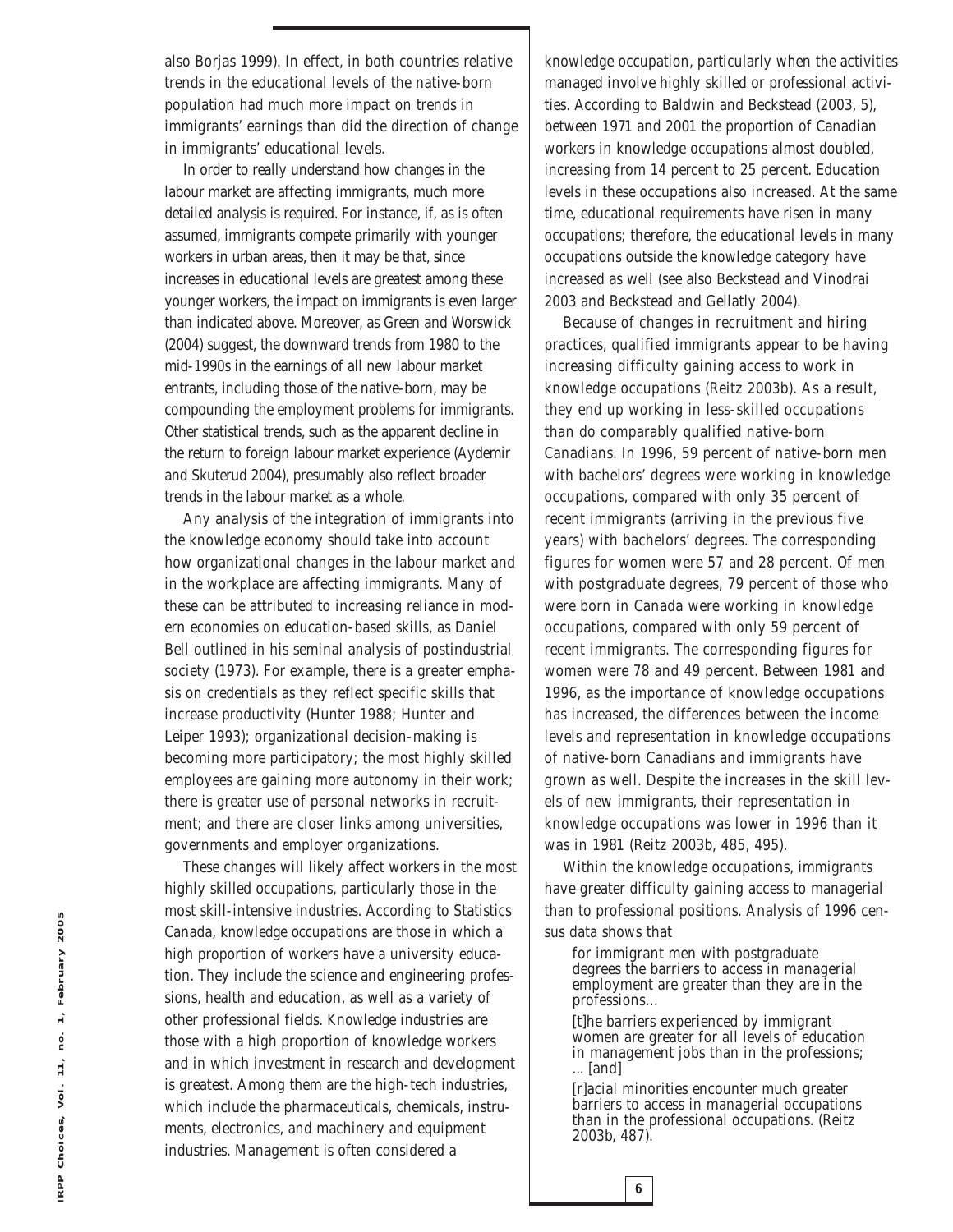In knowledge-based industries, many management positions are filled by people from the professional ranks. Yet even if immigrant minorities are successful in gaining access to professional fields, they are sometimes barred from further promotion to the more lucrative senior management jobs. These glass-ceiling barriers may be unfair and discriminatory, as a Canadian Human Rights Tribunal concluded in the widely publicized case of racial barriers in promotion from the professional ranks to senior management at Health Canada (Beck, Reitz and Weiner 2002).

These barriers to access in professional and managerial occupations and the earnings disadvantages within these fields clearly have the effect of decreasing immigrants' earnings. Less known, but at least as important, are the earnings disadvantages of highly educated immigrants in occupations *outside* the knowledge sector, which are actually larger and more financially consequential than those within the knowledge sector. For example, in the knowledge occupations the net earnings of immigrant men with bachelors' or postgraduate degrees (professions and management) are 12 to 16 percent lower than are those of native-born Canadians with similar education, but in all other occupations they are 25 to 34 percent lower. Over time, negative earnings trends in occupations outside the knowledge sector have contributed substantially to the overall downward trend in immigrant earnings (Reitz 2003b, 493, 500).

Education-based competition is increasing in a wide range of occupations, not just in those that are the most knowledge-based. Increasingly, employers are requiring higher education for occupations such as those in retail management and those in administration that are not in the knowledge sector (as defined above). Over the period 1971-2001, although the increase in the percentage of workers in knowledge-based occupations who possessed university degrees was large — from 34.3 percent to 51.6 percent — that in the rest of the workforce — from 2.7 percent to 9.1 percent — was also significant (Baldwin and Beckstead 2003, 6). It may be that when the educational requirements in occupations outside the knowledge sector are less precisely defined, immigrants experience particular difficulty in demonstrating the equivalence of their foreign-acquired education to Canadian education. Whereas nativeborn workers are able to use their university background to advantage across a wide range of nonprofessional or managerial occupations, this may not be the case for immigrants.

The stereotype of immigrants with doctorates driving taxis reflects the most extreme consequence of the barriers to their employment. Instead of working in knowledge occupations, university-educated immigrants often do much less-skilled work. Denied work in the knowledge occupations and experiencing greater educational competition in the lower-level work, immigrants often wind up in the least-skilled occupations. As Galarneau and Morissette found in the 2001 census, "[a]mong recent immigrants with a university degree and employed between 1991 and 2001, at least one in four had a job requiring no more than a high school education" (2004, 13). And according to Statistics Canada, "[m]any degree-holders who came to Canada in the 1990s worked in lower-skilled jobs. Only 29 occupations employed the majority of these men. The list includes: restaurant and food-service managers, taxi and limousine drivers and chauffeurs, truck drivers, security guards and related occupations and janitors, caretakers and building superintendents" (2003, 13). Their earnings were also substantially below those of native-born Canadians in the same occupations (table 1).

These occupation-specific trends suggest that institutional procedures affect the skill-assessment process in several ways. First, despite difficulties in professional occupations, the relative success of immigrants in the professions as compared with those in managerial occupations, and the smaller gap between the earnings of immigrants and those born in Canada in those occupations compared with those outside the knowledge occupations (as demonstrated in the research cited above), partially validates the value of immigrants' qualifications. Immigrants' relative success in the professions implies that the more rigorous credentialassessment processes are advantageous to them. Second, immigrants' difficulties outside the professions indicate that addressing the problem of credentialassessment must go beyond the issue of barriers to licensing. Policy reform should also focus on sectors of the workforce outside the knowledge sector, where the processes are often much less formal.

These and other labour market trends suggest that the new knowledge economy is not entirely immigrant friendly. There is a well-known commitment to universality in knowledge-producing institutions such as in the sciences, but the validation of knowledge-based skills in labour markets is inevitably performed by local institutions. The question is whether these local institutions can be adapted to develop this capacity. Employment success increasingly depends on high levels of educational attainment, but only if that

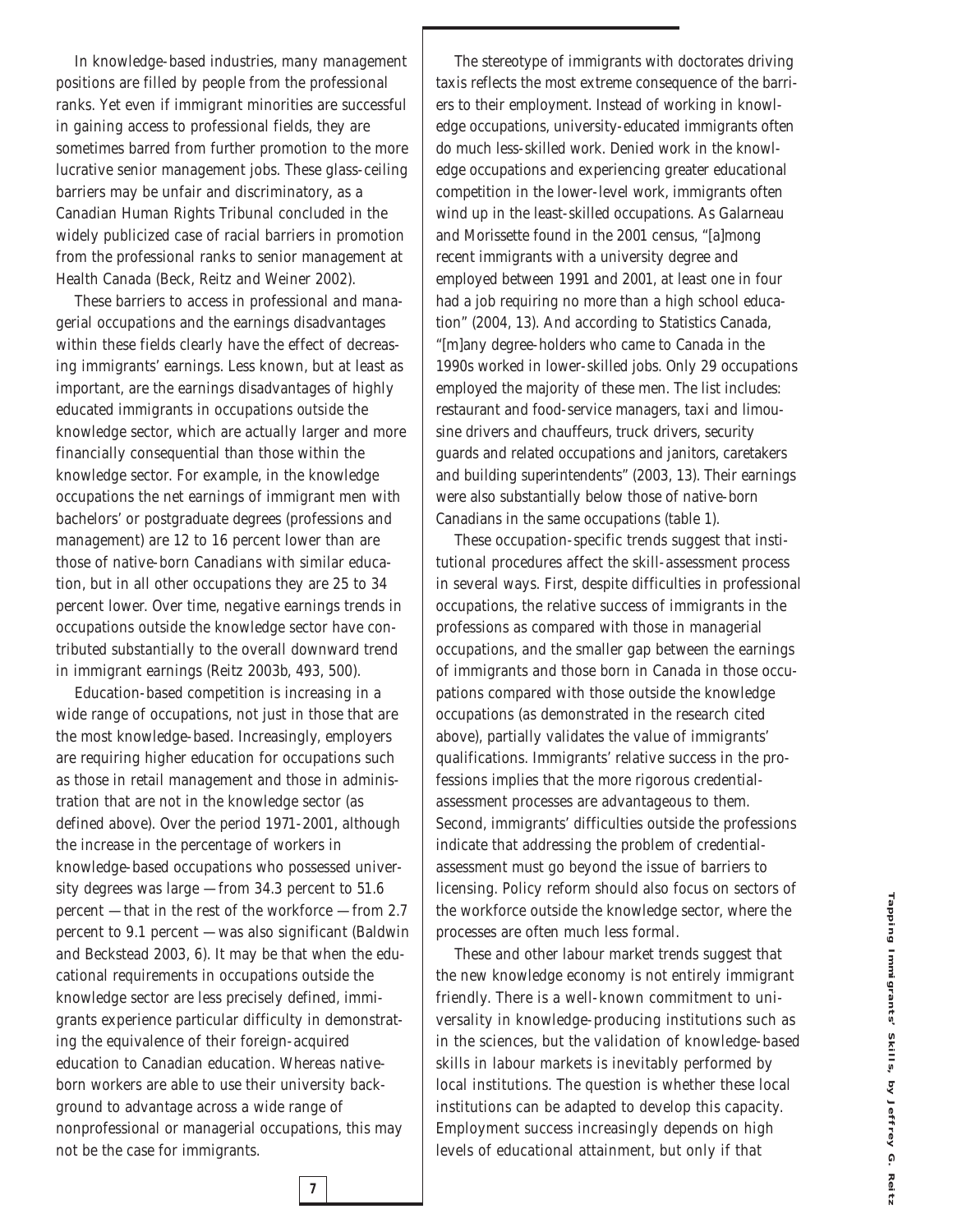#### **Table 1**

**Number and Average Earnings of Men Aged 25 to 54 with a University Degree in Occupations Employing the Majority of Recent Immigrants, All Earners, Canada, 2000** 

|                                                                                                                                                                                                                                                                                                                                                                                                                                                                                                                                                                                                                                                                                                                                                                                                                                                                                                                                                                                                                                                                                                                                                                                                                                                                                                               | Men aged 25-54 with a university degree, all earners                                                                                                                                                                                                               |                                                                                                                                                                                                          |                                                                                                                                                                                                                                                                                                 |                                                                                                                                                                                                                                                                             |                                                                                                                                                                                                         |                                                                                                                                                                                                                                                                                                  |
|---------------------------------------------------------------------------------------------------------------------------------------------------------------------------------------------------------------------------------------------------------------------------------------------------------------------------------------------------------------------------------------------------------------------------------------------------------------------------------------------------------------------------------------------------------------------------------------------------------------------------------------------------------------------------------------------------------------------------------------------------------------------------------------------------------------------------------------------------------------------------------------------------------------------------------------------------------------------------------------------------------------------------------------------------------------------------------------------------------------------------------------------------------------------------------------------------------------------------------------------------------------------------------------------------------------|--------------------------------------------------------------------------------------------------------------------------------------------------------------------------------------------------------------------------------------------------------------------|----------------------------------------------------------------------------------------------------------------------------------------------------------------------------------------------------------|-------------------------------------------------------------------------------------------------------------------------------------------------------------------------------------------------------------------------------------------------------------------------------------------------|-----------------------------------------------------------------------------------------------------------------------------------------------------------------------------------------------------------------------------------------------------------------------------|---------------------------------------------------------------------------------------------------------------------------------------------------------------------------------------------------------|--------------------------------------------------------------------------------------------------------------------------------------------------------------------------------------------------------------------------------------------------------------------------------------------------|
|                                                                                                                                                                                                                                                                                                                                                                                                                                                                                                                                                                                                                                                                                                                                                                                                                                                                                                                                                                                                                                                                                                                                                                                                                                                                                                               | Recent immigrants <sup>1</sup>                                                                                                                                                                                                                                     |                                                                                                                                                                                                          |                                                                                                                                                                                                                                                                                                 | Canadian-born                                                                                                                                                                                                                                                               |                                                                                                                                                                                                         |                                                                                                                                                                                                                                                                                                  |
| Occupation                                                                                                                                                                                                                                                                                                                                                                                                                                                                                                                                                                                                                                                                                                                                                                                                                                                                                                                                                                                                                                                                                                                                                                                                                                                                                                    | Number                                                                                                                                                                                                                                                             | Percent                                                                                                                                                                                                  | Average<br>earnings                                                                                                                                                                                                                                                                             | Number                                                                                                                                                                                                                                                                      | Percent                                                                                                                                                                                                 | Average<br>earnings                                                                                                                                                                                                                                                                              |
| 1. Computer and information systems occupations<br>2. Retail-trade managers<br>3. Financial auditors and accountants<br>4. Electrical and electronics engineers<br>5. Mechanical engineers<br>6. Sales, marketing and advertising managers<br>7. Retail-sales persons and sales clerks<br>8. Post-secondary teaching and research assistants<br>9. University professors<br>10. Civil engineers<br>11. Information systems and data-processing managers<br>12. Restaurant and food-service managers<br>13. Taxi and limousine drivers<br>14. Manufacturing managers<br>15. Electronics assemblers, fabricators, inspectors and testers<br>16. Electrical- and electronics-engineering technologists<br>and technicians<br>17. Truck drivers<br>18. Sales representatives, wholesale trade (nontechnical)<br>19. Janitors, caretakers and building superintendents<br>20. General practitioners and family physicians<br>21. Industrial and manufacturing engineers<br>22. Shippers and receivers<br>23. Secondary school teachers<br>24. College and other vocational instructors<br>25. Chemists<br>26. Material handlers<br>27. Financial and investment analysts<br>28. Senior managers - financial, communications carriers<br>and other business services<br>29. Security guards and related occupations | 31,865<br>4,365<br>3,750<br>3,350<br>3,170<br>3,025<br>3,020<br>2,640<br>2,455<br>2,235<br>2,220<br>2,090<br>1,785<br>1,700<br>1,585<br>1,560<br>1,555<br>1,550<br>1,430<br>1,410<br>1,365<br>1,350<br>1,325<br>1.325<br>1,295<br>1,290<br>1.285<br>1,205<br>1,175 | 18.1<br>2.5<br>2.1<br>1.9<br>1.8<br>1.7<br>1.7<br>1.5<br>1.4<br>1.3<br>1.3<br>1.2<br>1.0<br>1.0<br>0.9<br>0.9<br>0.9<br>0.9<br>0.8<br>0.8<br>0.8<br>0.8<br>0.8<br>0.8<br>0.7<br>0.7<br>0.7<br>0.7<br>0.7 | 52,022<br>31,462<br>40,756<br>55.755<br>51,754<br>46,475<br>26,842<br>20,365<br>55,003<br>45,436<br>77,765<br>25,002<br>19,913<br>55,890<br>24,970<br>39,731<br>31,321<br>36,283<br>25,674<br>110.025<br>50,613<br>25,353<br>37,219<br>36.387<br>47,477<br>25,303<br>77.489<br>88,832<br>18,139 | 68,005<br>20,510<br>33,465<br>9.680<br>8,515<br>25,315<br>13,500<br>6,660<br>11,695<br>14,480<br>11,655<br>4.745<br>775<br>11.670<br>405<br>2,000<br>2,245<br>13,645<br>2,430<br>12,635<br>4,610<br>1,735<br>14.670<br>51,070<br>3,695<br>2,135<br>9.140<br>14,785<br>1,795 | 6.9<br>2.1<br>3.4<br>1.0<br>0.9<br>2.6<br>1.4<br>0.7<br>1.2<br>1.5<br>1.2<br>0.5<br>0.1<br>1.2<br>0.0<br>0.2<br>0.2<br>1.4<br>0.2<br>1.3<br>0.5<br>0.2<br>1.5<br>5.2<br>0.4<br>0.2<br>0.9<br>1.5<br>0.2 | 59,927<br>59,899<br>72,230<br>75.000<br>67,773<br>88,979<br>42,591<br>20,074<br>62,807<br>65,078<br>86,800<br>41,208<br>22,719<br>93.337<br>39,781<br>53,443<br>33.582<br>59,939<br>29,056<br>130,732<br>65,539<br>27,130<br>49.010<br>49.192<br>57,107<br>29,593<br>84,371<br>164,075<br>26,087 |
| Total in the occupations employing the majority of<br>recent immigrants <sup>2</sup><br>Total in all occupations                                                                                                                                                                                                                                                                                                                                                                                                                                                                                                                                                                                                                                                                                                                                                                                                                                                                                                                                                                                                                                                                                                                                                                                              | 88,375<br>176,495                                                                                                                                                                                                                                                  | 50.1<br>100.0                                                                                                                                                                                            | 46,250<br>41,663                                                                                                                                                                                                                                                                                | 377,665<br>989,825                                                                                                                                                                                                                                                          | 38.2<br>100.0                                                                                                                                                                                           | 68,350<br>66,520                                                                                                                                                                                                                                                                                 |

Source: Statistics Canada, *Earnings of Canadian*. Cat. no. 96F0030X1E 2001013, p. 37, 2003 (based on the 2001 census).

Note: Numbers 2, 6, 7, 12, 13, 17, 18, 19, 22, 26 and 29 are not considered "knowledge occupations."

<sup>1</sup> Men who arrived in Canada from 1990 to 1999.

Calculated on the basis of rounded data.

education is properly assessed and utilized. The increased emphasis on education-based skills in many occupations, both inside and outside the professions, as well as the increased supply of domestically educated workers, means that immigrants now face significant competition in the labour market and cannot escape the problem of skills transferability. Creating labour market institutions that can handle a diverse workforce will require institutional innovation and change.

### Institutional Change: Complexity, Timing and Racial Attitudes

The success of Canada's immigration policy<br>depends on the presence of one essential feature<br>in the emerging global labour market; namely,<br>institutions that link workers to jobs and provide for he success of Canada's immigration policy depends on the presence of one essential feature in the emerging global labour market; namely, the international transferability of skills. The effective functioning of any labour market presupposes the existence of institutionalized means by which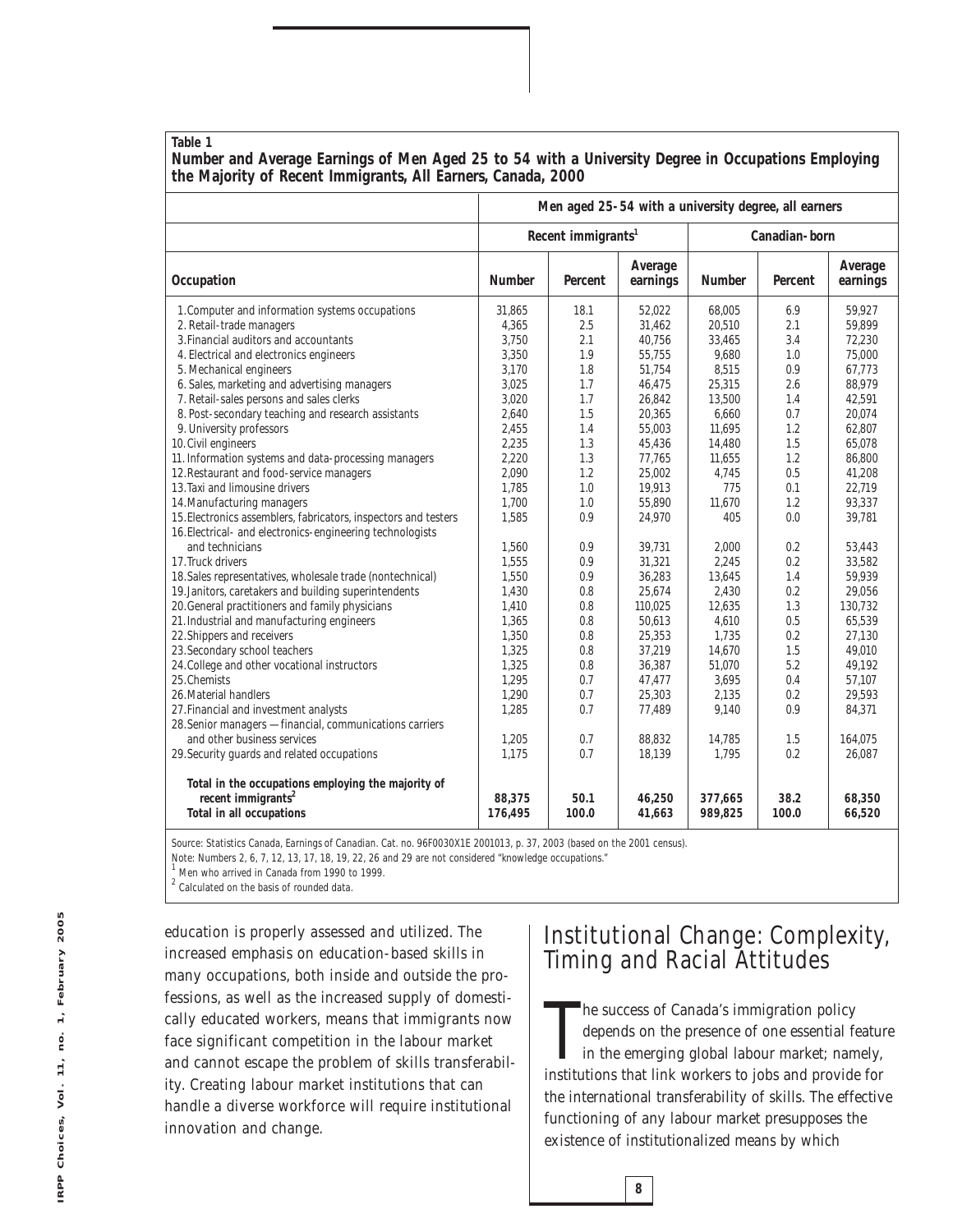employers can assess the productive value of prospective workers' skills for the positions available. When workers move from one country to another, skill transferability becomes crucial. These institutional requirements include access to accurate information about the skills reflected in credentials acquired from specific educational institutions in other countries; to reliable information regarding the individuals' performance in acquiring their credentials; and to the performance assessments of comparably qualified individuals in comparable local employment situations. In a knowledge economy, the skills required are increasingly education-based, and their importance to employment performance is increasing.

While in today's labour market there should be incentive enough for employers to participate in improving these processes, there are important challenges to achieving institutional change. The first is the complexity of the required changes; the second is the timing of the changes in relation to the decisionmaking processes involved and also to the different priorities of employers and immigration policymakers; and the third is the effect of racial attitudes in the host society. Although these issues are dealt with separately, of course they are interrelated. For example, the complexity of institutional change may place demands on decision-making structures, and racial attitudes may affect the way in which both of these aspects are handled.

#### **Institutional complexity**

A number of institutional elements affect the utilization of immigrants' skills. In addition, the institutional changes required will necessarily involve the participation of actors from a number of sectors (Alboim 2003). In addition to employers and immigrants themselves, there are the organizations that represent their interests. For immigrants, these include labour groups and immigrant or ethnic community organizations. The utilization of immigrants' skill is affected by decisions about the local relevance of foreign-acquired credentials, education and experience. Greatly complicating the situation is the fact that institutions involved in these decisions are often structured on an occupation-specific basis. Cooperation is thus required from the licensing bodies that control occupational access to the professions and trades, as well as from the educational and occupational-training institutions that can bridge the existing skill gaps.

In discussions of barriers to immigrant skill utilization, the role of licensing bodies has probably

**9**

received the most attention. Immigrants who worked abroad as professional engineers, for example, may encounter difficulty obtaining a licence to practise in Canada. Although there has been progress in this area, more work is needed. However, important as it is, access to professional and trade licences is only a very small part of the problem — even for immigrants seeking work in those occupations. Possession of a licence does not guarantee a job, and those who do get jobs in licenced occupations are not guaranteed professional advancement or promotions. As various studies have shown, the career path leading from professional to managerial responsibility, which is often successfully followed by native-born workers, is blocked for many immigrants (Reitz 2003b; Beck et al. 2002).

Immigrants also experience difficulty in gaining a licence when there are specific gaps in their training or when specific skills are not transferable. In other words, their educational background may be relevant, but it may not contain all of the elements required in a Canadian context. Frequently in these cases they are required to repeat the entire training program in Canada, which of course is wasteful. A more efficient way to fill specific skills gaps would be to provide some form of bridge training, such as occupation-specific programs involving collaboration among educational institutions, governments and regulating bodies. The University of Toronto's Faculty of Pharmacy has developed such a program, which enables pharmacists trained outside North America to take university-based courses and other resources, thereby facilitating their preparation for professional practice in Ontario. Known as the International Pharmacy Graduate Program, it is offered in collaboration with the Ontario College of Pharmacy and the Ontario Ministry of Training, Colleges and Universities. There are a few such programs in the health professions, and others are being developed.

Recognition of foreign educational credentials is also a problem in occupations that are not licenced or regulated. These occupations frequently require substantial educational qualifications, even though the requirements may be less specific or explicit. They include some knowledge-based occupations; for example, managerial positions in knowledge-based industries. Since this labour market sector is less formally organized, institutional change may be more difficult to achieve.

One useful type of institution that is widely available in the less-regulated sector of the labour market is the formal credential-assessment services. These are offered in virtually all high-immigration areas in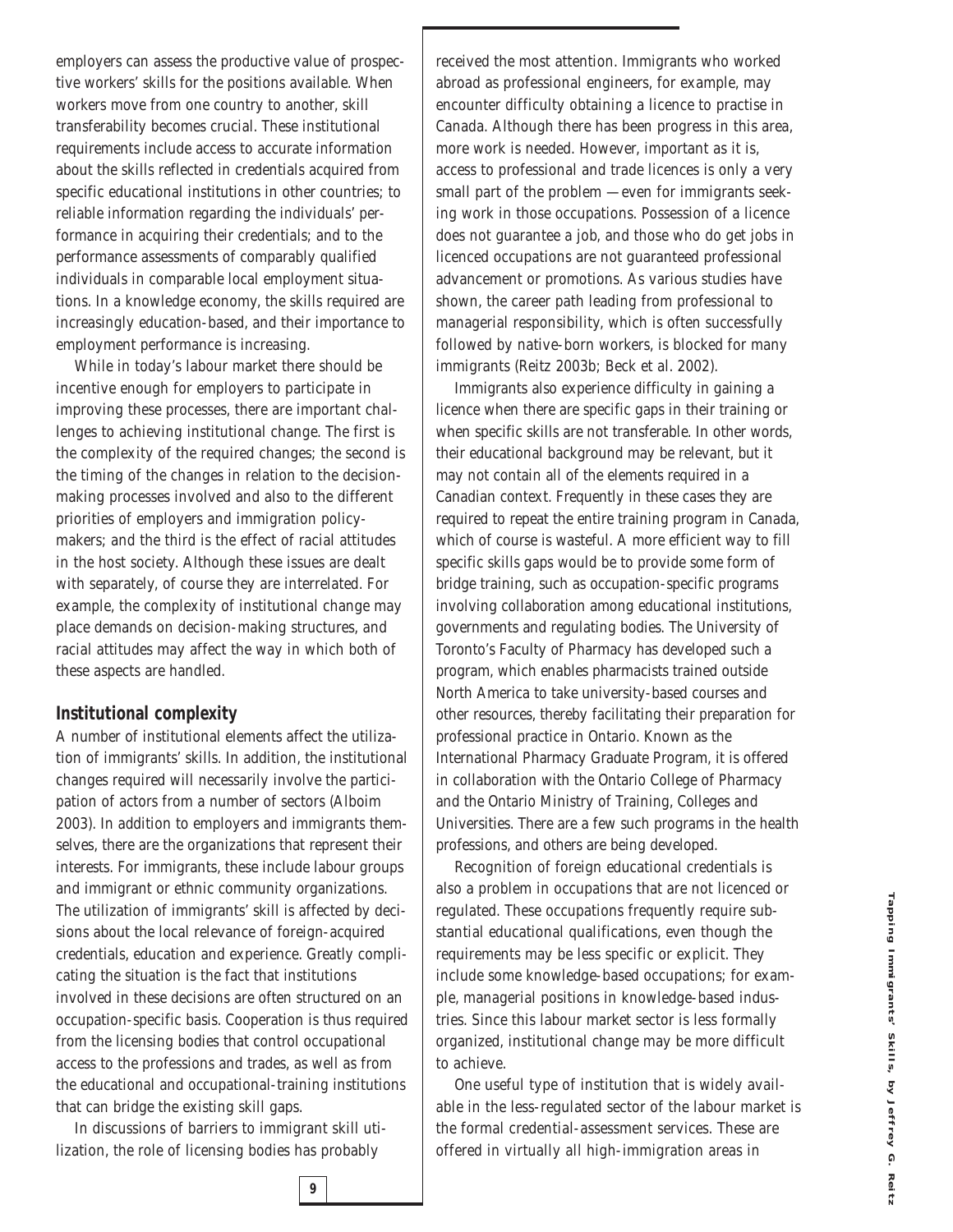Canada. For a fee (approximately \$100), they offer immigrants an authoritative assessment of the Canadian equivalence of their foreign educational credentials. The services in Quebec, Ontario and British Columbia consist of a diverse mix of public and private involvement. For example, the Ontario provincial government mandated World Educational Services (a US-based firm) to provide immigrant credential assessment. Although immigrants have so far made limited use of these services, credential assessment is making inroads and could play an important role in breaking down barriers to immigrant skill utilization. At the same time, these organizations need to gain more acceptance among employers, who are often as unfamiliar with credential-assessment services as they are with the foreign credentials themselves. For their part, the assessment services may not be providing some of the information employers need, such as information about distinctions in quality among foreign universities corresponding to differences among Canadian ones. Hence, it is difficult to judge the effectiveness of these services, and it would be useful if they were subjected to a systematic evaluation with a view to ensuring or enhancing skill utilization in practice.

The shortcomings of the institutions that certify immigrants' qualifications and promote skillutilization is epitomized by employers' notorious demands for Canadian experience. This has been a source of particular frustration for immigrants because of its Catch-22 character (you need Canadian experience to get Canadian experience) and also because of the suspicion that it hides prejudice against immigrants and minorities. Yet employers have a legitimate interest in knowing whether a job candidate can function effectively in the local context. In judging native-born job applicants, employers get information by means of recommendations from previous employers or well-known local educational institutions. Quite understandably, hiring immigrants in the absence of such information may be seen as a significant risk.

In this context, programs promoting the mentoring of new immigrant employees by more senior colleagues may well be useful. These are a kind of onthe-job training that is similar to apprenticeships or internships. They constitute a means by which the designated mentor can pass on knowledge about local practices in an occupational field. While employer-sponsored apprenticeship programs are not yet as common in the Canadian labour market as

they are in some other countries such as in Germany, they could potentially be very useful in addressing immigrants' needs. But they must be carefully designed: programs and processes will have to be set up to match mentors with immigrants most effectively. It may also be necessary to provide subsidies.

Within most large and complex organizations, human-resource managers are usually responsible for ensuring effective utilization of the skills of job applicants and employees. Increasingly, this task involves "diversity management," that is, addressing employment issues related to gender, disability and sexual orientation, as well as to ethnicity and immigrant status. Although human-resource managers are likely to support and promote the institutional changes sketched above, there are limits to what they may be able to achieve on their own. For instance, human-resource managers may have the expertise to initiate immigrant mentorship, but they will need resources to do so. As well, setting up these programs may require collaboration with groups other than the employer organization.

Information is key in many of these changes, and developing the means for effective communication between immigrants and employers is part of the necessary institutional response. On the immigrant side of the equation, Citizenship and Immigration Canada is creating a Web site called "Going to Canada."3 This Web site is intended to serve as a one-stop source of information for prospective immigrants and also for those already living in Canada. It includes information on a range of topics related to work, credential assessment, regulated professions and trades, and other labour market issues. It also features links to information about local labour markets and employers. Still in the experimental stages, neither the effectiveness of the Web site in reaching its target audience nor the usefulness of the information has yet been assessed. Comparable information sources for employers and other interested groups might also be useful.

Finally, institutional change requires a supportive environment. In other words, attitudes matter. Although employers and the public basically support immigration, they tend to be somewhat sceptical about immigrants' skills. A recent poll in Toronto showed that 68 percent of respondents agreed that it is "difficult for skilled immigrants to find jobs in their chosen field," and this is within the context of generally positive attitudes toward immigration as a boost to the local economy (TRIEC 2004). Perhaps, then, a greater degree of positive commitment is necessary to bring about meaningful institutional change, inasmuch as general sympathy with the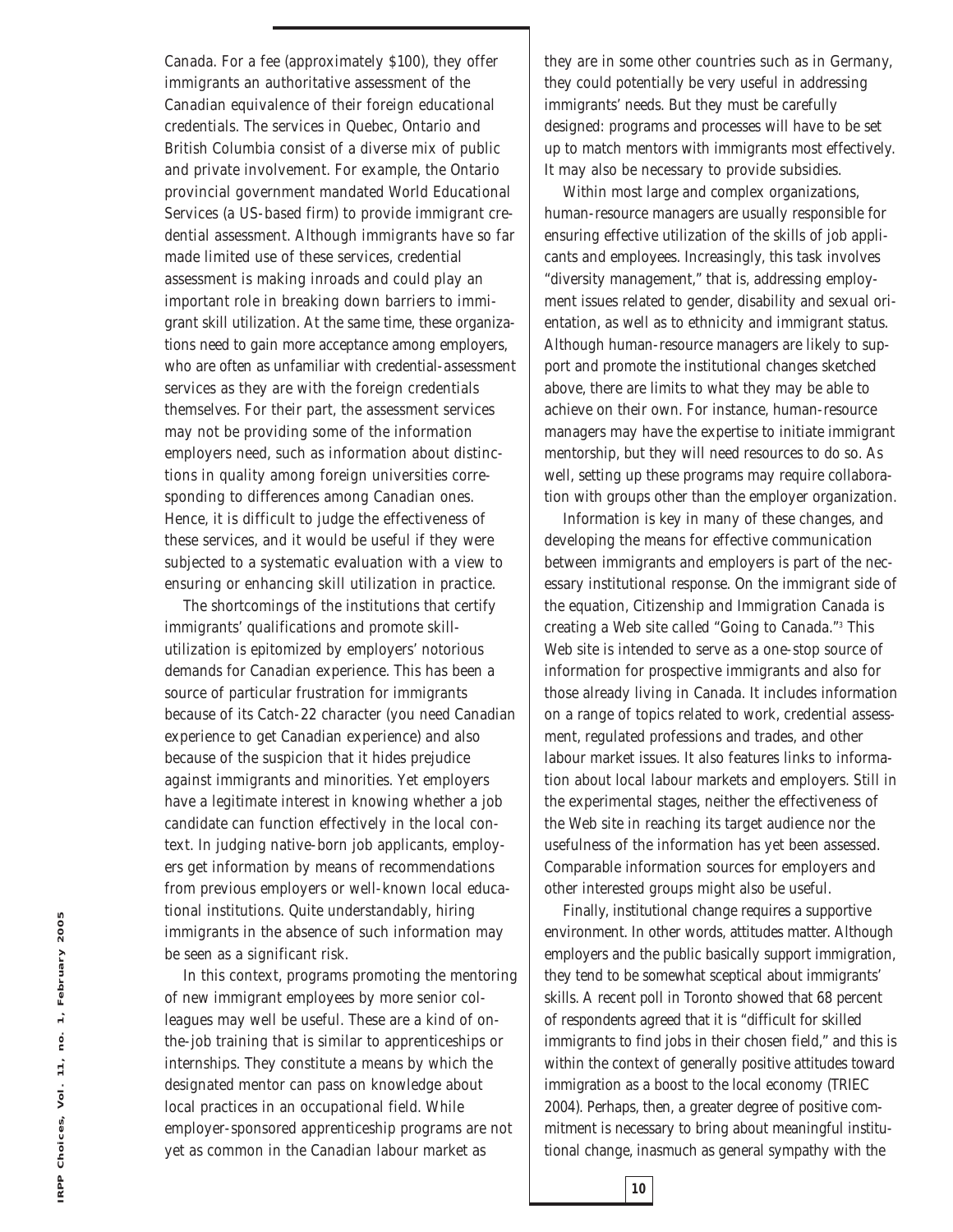issue may or may not translate into support for concrete actions in workplaces where the actual financial risks are taken. In effect, positive actions and incentives may be required to reinforce supportive work environments. Although public attitudes may provide some of these incentives — the TRIEC poll also shows that onethird of the public would be more likely to do business with a company that "went out of its way to incorporate skilled immigrants" — specific recognition of employers that do develop effective best practices could be useful. *Canadian Business* magazine*,* in collaboration with OMNI Television, took a step in this direction by publishing a list of the "best employers for visible minorities" ("Minority Report" 2004).

#### **Timing and decision-making structures**

Given the complexity of the changes required, questions of timing and decision-making obviously arise. Can the institutional changes needed to avert or reverse the decline in immigrant employment outcomes be made before its negative consequences become irreversible? Are the necessary decisionmaking processes in place? Of course, given enough time, employers might become more familiar with foreign-acquired qualifications. But working against this is the very complexity of the institutional changes needed to accommodate foreign-trained workers and the rapid increase in the supply of highly skilled native-born workers, which reduces the incentives for employers to innovate in the area. Thus, from the employer's perspective, the issue of immigrant skill utilization may be much less pressing than it is for those concerned with the broader goals of the immigration program, or for the rest of society if there are negative economic and social consequences of declining immigrant employment outcomes.

Experience shows that the development of interregional skill transferability in labour markets is a fairly slow process. Even within Canada there are a number of specific occupations in regulated professions and trades where there are still interprovincial barriers. Although now people educated in one Canadian province can usually qualify quite readily for work in another, and basic secondary and postsecondary degrees are recognized across Canada, this has not always been the case. And even though today many American educational credentials are recognized in Canada, it has taken time. In order to make progress in the recognition of qualifications obtained in even less familiar and more distant countries, considerable, and coordinated effort will be required.

**11**

The ongoing decline in immigrants' employment outcomes has been fairly rapid, and its negative impacts could translate into a number of social problems over time. First, we can expect demands on the social safety net to increase. Although immigrants are known to be self-reliant and reluctant to take advantage of the social assistance for which they are eligible, high rates of poverty and social disadvantage will inevitably translate into high rates of social-service take-up. Second, we can expect public perceptions of immigrants as a liability or social problem to become more widespread. This would be exacerbated if social problems associated with poverty were to emerge. Third, there may well be a political reaction on the part of the immigrants themselves. Although the time frame for these outcomes is unknown, the risks are clear: the problem is real and unlikely to disappear, and, given the complexity of the solutions and the length of time required to implement them, it would be prudent to begin remedial action now.

If change is more urgent for governments than it is for employers, and if the process must be kick-started, adequate decision-making structures must be in place. For this, intergovernmental collaboration and cooperation is crucial. In Canada, various government agencies have voiced concerns about immigrant skill utilization, and initial steps have been taken to develop new policy. But no one agency has clear responsibility for immigrant skill utilization. Instead, this responsibility resides with different levels of government and with different agencies at the different levels of government. At the federal level, for example, Citizenship and Immigration Canada is responsible for immigration, and it has voiced concerns about skill utilization. Yet current immigration policy is designed to minimize government involvement in matters related to the integration of immigrants into the labour force. Other federal agencies are responsible for industrial development, which includes employment issues. For example, in 2002 Human Resources and Development Canada, in cooperation with Industry Canada, committed \$40 million over five years to the integration of immigrants into the labour market as part of Canada's Innovation Strategy (Canada 2002). Yet public statements make it clear that action on this front depends on undefined cooperation with other levels of government, because regulation of employment is formally a provincial responsibility. Unfortunately such cooperation is far from automatic, and to date it has been limited.

Recently, federal and provincial governments have concluded a number of agreements on immigration (in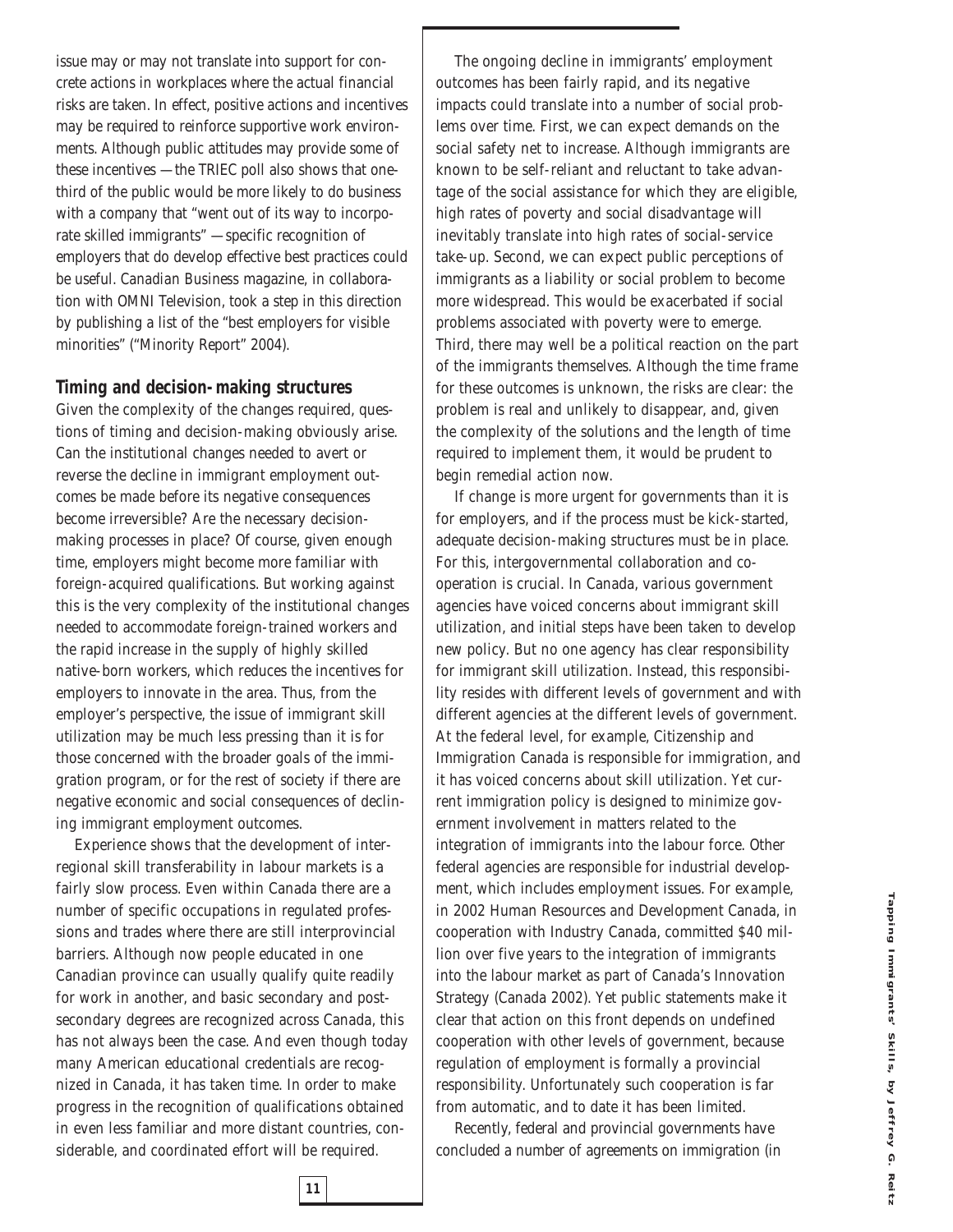addition to the long-standing agreement involving Quebec). Much attention has been focused on two issues that are tangential to the issue of skill utilization; namely, immigrant selection and the allocation of settlement funds. There have also been moves toward greater federal-provincial collaboration in developing a more effective immigrant-employment policy. These are promising, but rapid progress is needed.

Municipalities also have their share of the responsibility: they provide the services. But they are resource poor and are fragmented among the metropolitan areas in which immigrants settle. In Toronto, for example, the need for coordination of immigration-related issues has only recently emerged as an item on the local agenda, as part of a broader resurgence of attention to urban needs. While progress is being made, the question that remains to be answered is whether the pace of change is sufficient, given the task at hand.<sup>4</sup>

#### **Racial attitudes**

Underlying all these issues are questions arising from the interrelation between immigration issues and increasing ethnocultural and racial diversity. Because the groups affected by skills underutilization are primarily composed of racial minorities, there is obviously the potential for intergroup tensions and prejudice to emerge. Indeed, there is already much evidence of racial prejudice and employment disparities in Canada (Boyd 1992; Christofides and Swidinsky 1994; Reitz and Breton 1994; Li 1998; Baker and Benjamin 1994, 1997). Ethnic and racial stereotypes may affect perceptions of immigrant qualifications; cultural differences and misunderstandings can impede efforts at cooperation; and the minority status of individual groups may have an effect on the attention they receive in the political process.

Although the problem with recognition of immigrants' foreign qualifications generally has not been articulated as one of racial discrimination, racial discrimination definitely is one cause of skill underutilization. Racial discrimination is said to occur when negative employment decisions are based on the candidates' racial origins, rather than solely on their skills. Racial discrimination is not necessarily based on racial prejudice, but could arise from other individual and organizational circumstances. The evidence that racial minorities experience greater problems of skill underutilization has also been viewed as evidence of racial discrimination.

The context of race relations suggests that in some circumstances the resistance to better utilization of

immigrant minorities' skills is not only a problem of institutional barriers in labour markets, but also one of intergroup relations. This is quite evident in the controversy over whether racial attitudes underlie employers' requirements for Canadian experience. Virtually any employer's judgment that a foreignacquired qualification reflects a lower standard than its Canadian counterpart could be questioned as discriminatory bias.

The issues of race and employment emerged as part of the debate in Canada over employment equity. It was highly controversial, and the resulting policy initiatives have been weak, confused and fragmented. These policy shortcomings are compounded by the fact that employment-equity legislation operates completely differently at the federal and provincial levels. At the federal level it was introduced by a Progressive Conservative government in 1985 and originally included "visible minorities" among other "target groups." Since then, it has been administered, with periodic adjustments, under the (rather limited) federal employment jurisdiction. Provincially, in Ontario in the mid-1990s, the New Democratic Party introduced legislation similar to the federal law, but it was later scrapped by a Progressive Conservative government on the grounds that it amounted to racial "quotas." This puzzling divergence in the discourses regarding employment equity is evidence that Canadian governments have had great difficulty in directly confronting issues related to race. It illustrates how race relations complicate the process of addressing the employment circumstances of immigrant minorities.

It is very likely that racial attitudes will affect the process of institution-building as it relates to immigrant qualification recognition: The question is, to what extent?

#### Conclusion: Toward a New "Canadian Model" for Immigration

**12**

I f we are to retain Canada's distinctive institudional model for immigration, that model will require adaptation. The existing Canadian model will developed as a result of the country's substantial f we are to retain Canada's distinctive institutional model for immigration, that model will require adaptation. The existing Canadian model commitment to immigration, which was dictated in part by geography and political economy. It consists essentially of two main components: immigrant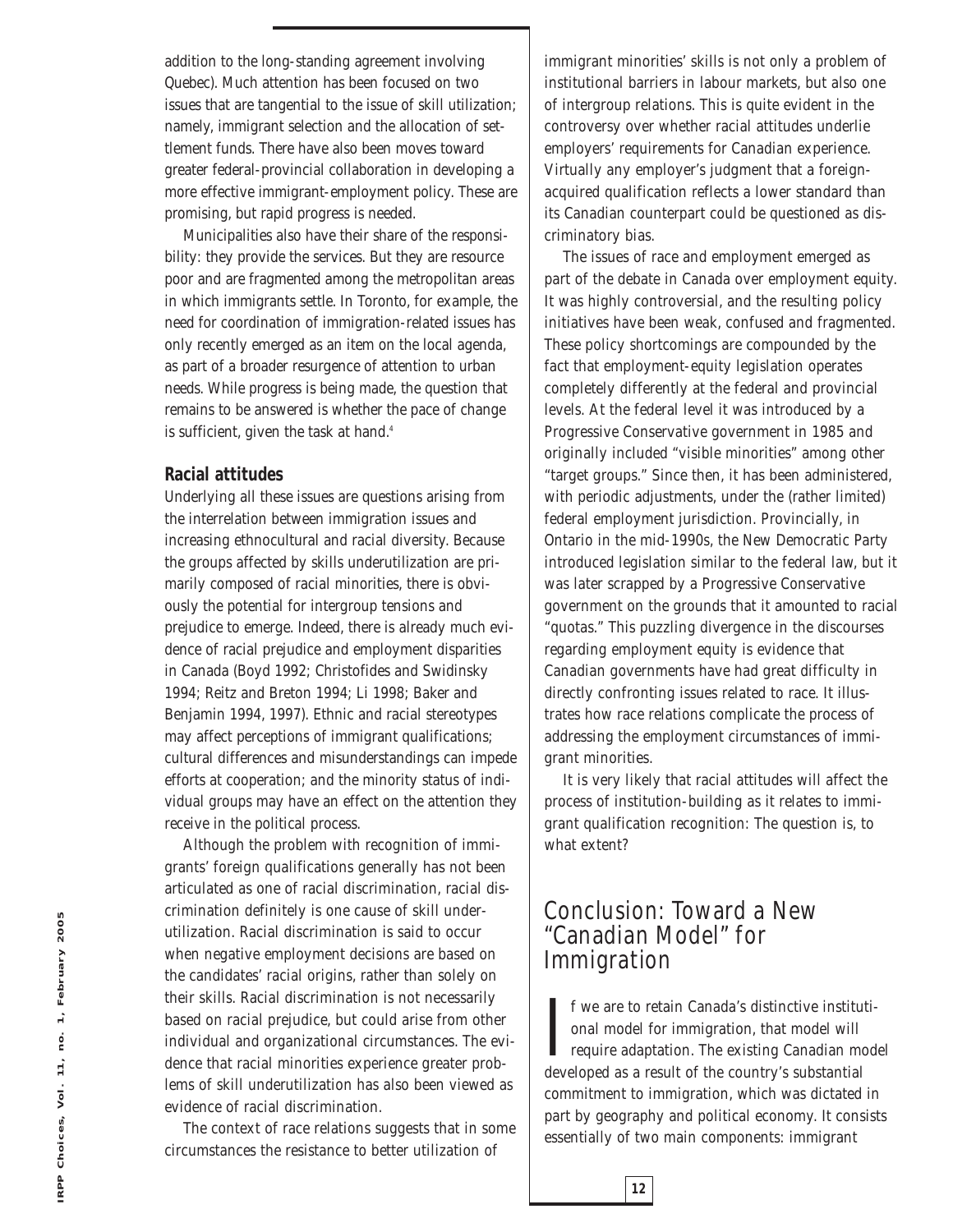selection — more specifically, the human-capitalbased points system — and the policy of multiculturalism. Today, as Canada pursues mass immigration in the context of the knowledge economy and declining employment outcomes for immigrants, the sustainability of the immigration program in the evolving global labour market is in question.

In this paper I have suggested that there is a lack of adequate institutional means to facilitate the effective utilization of immigrant skills. I identified a number of institutional challenges related to institutional complexity, timing and racial attitudes. To some extent, the institutional complexity is a result of the number of different players involved: employers, occupational regulatory and licensing bodies, labour unions, post-secondary educational institutions, credential assessment providers, nongovernmental organizations representing immigrants, the various levels of government and private funding agencies. The range of institutional innovations that will be necessary if we are to create a global knowledgecredentials network is also complex. To list only a few, these innovations include

- Improved Internet-based and other information sources for immigrants, both before and after they arrive in Canada
- More support for providers of credential assessments to improve the labour market effectiveness of their services
- Bridge-training programs to top up immigrant skills or to fill gaps across a wider range of occupations
- Subsidized workplace internship and mentoring programs for immigrants
- Upgraded human-resource-management training programs that include training about ethnic diversity issues
- Employer recognition of best practices
- Improved public awareness of the problems faced by skilled immigrants in integrating into the Canadian labour market and the consequences of this

There is broad support for many of these proposals, but to bring about institutional change and create a new Canadian model for immigration, the various agencies and levels of governments must work together. To develop the initiatives outlined in this paper, government leadership will be required to coordinate the various institutional players that share the responsibility for the various apects of the utilization of immigrants' skills: the federal government for immigration and for broad economic and social policy;

provincial governments for employment, education and municipal affairs; and municipal governments for immigrant settlement and delivery of services.

To a large degree, the future success of our immigration policy depends on our ability to meet this challenge. And if we do not do so in a timely fashion, several consequences are likely. In the short term, there may be increased pressure to reduce the size of the immigration program and its place in the nation's overall development strategy. In the longer term, there is the potential for societal problems. Whether Canada becomes a leader in this field remains to be seen. Several countries have been working on this issue for some time. In the United States one could mention the National Council on the Evaluation of Foreign Academic Credentials. In Australia, there is the National Office of Overseas Skills Recognition (see also Castles et al. 1989). As well, the European Union has long identified skill utilization for migrants within the EU as a priority and has developed policies to address credential assessment and related matters. Specifically, the European Network of National Information Centres and the National Academic Recognition Information Centres coordinate academic recognition and mobility. All these initiatives focus specifically on credential assessment and recognition. The real policy objective, however, is effective utilization of immigrants' skills in labour markets, which in turn depends on the broader development of labour market institutions. Fully functioning global labour markets are becoming a priority. Our heavy reliance on immigration for expansion and growth gives us a considerable incentive to focus our energies in this area.

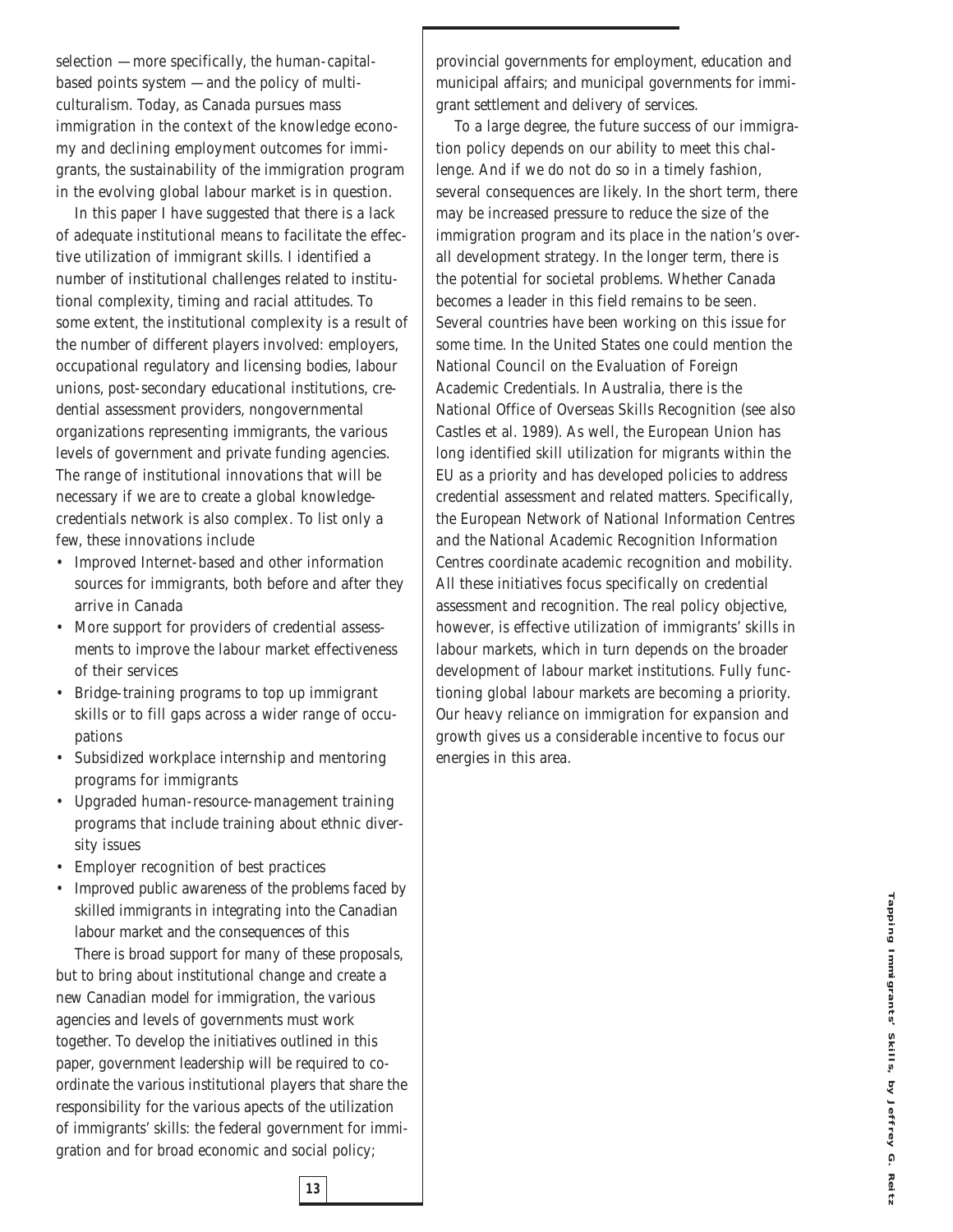#### **Notes**

An earlier draft of this paper was presented at the conference on "North American Integration: Migration, Trade and Security," held April 1-2, 2004, in Ottawa and organized jointly by the Institute for Research on Public Policy and the Tower Center for Political Studies at Southern Methodist University.

- 1 For early discussions of immigration issues that mention skill utilization, see Abella (1984), Canada (1984), and Arnopoulos (1979). For more recent discussions of related research and policy initiatives in Canada, see Goldberg (2000); McDade (1988); Stasiulis (1990); Mata (1994); Conger (1994); Skills for Change (1995); Conger and Bezanson (1996); Brouwer (1999); and Canadian Alliance of Education and Training Organizations (2004, 18-24).
- 2 Corresponding data for the 2001 census are not available.
- 3 The internet locations available at the time of writing are: http://www.canadainternational.gc.ca/GTC/ Going\_To\_Canada-EN.htm and http://www.canada international.gc.ca/ GTC/Going\_To\_Canada-FR.htm
- 4 The Toronto Region Immigrant Employment Council (TRIEC), an initiative with which I am personally affiliated, is a nongovernmental organization working in this area.

#### **References**

- Abella, R.S. 1984. *Equality in Employment: a Royal Commission Report*. Ottawa: Supply and Services.
- Alboim, N. 2003. "Integrating Immigrant Skills into the Ontario Economy: A Ten Point Plan." Toronto: Ideas that Matter & The Maytree Foundation.
- Arnopoulos, S. McL.1979. *Problems of Immigrant Women in the Canadian Labour Force*. Ottawa: Canadian Council on the Status of Women.
- Aydemir, A., and M. Skuterud. 2004. *Explaining the Deteriorating Entry Earnings of Canada's Immigrant Cohorts: 1966-2000*. Ottawa: Minister of Industry, Statistics Canada, catalogue no. 11F0019MIE no. 225.
- Baker, M., and D. Benjamin. 1994. "The Performance of Immigrants in the Canadian Labor Market." *Journal of Labor Economics* 12: 369-405.
- ———. 1997. "Ethnicity, Foreign Birth and Earnings: A Canada/U.S. Comparison." In *Transition and Structural Change in the North American Labor Market*, edited by M.G. Abbott, C.M. Beach, and R.P. Chaykowski. Kingston: John Deutsch Institute and Industrial Relations Centre, Queen's University.
- Baldwin, J.R., and D. Beckstead. 2003. *Knowledge Workers in Canada's Economy, 1971-2001*. Ottawa: Statistics Canada, catalogue no. 11-624-MIE no. 004.
- Beck, J.H., J.G. Reitz, and N. Weiner. 2002. "Addressing Systemic Racial Discrimination in Employment: The Health Canada Case and Implications of Legislative Change," *Canadian Public Policy* 28, no. 3: 373-94.
- Beckstead, D., and G. Gellatly. 2004. *Are Knowledge Workers Found Only in High-Technology Industries?* Ottawa: Statistics Canada, catalogue no.11-622-MIE no. 005.
- Beckstead, D., and T. Vinodrai. 2003. *Dimensions of Occupational Changes in Canada's Knowledge Economy, 1971-1996*. Ottawa: Statistics Canada, catalogue no.11-622-MIE no. 004.
- Bell, D. 1973. *The Coming of Post-Industrial Society.* New York: Basic Books.
- Bloom, D., G. Grenier, and M. Gunderson. 1995. "The Changing Labor Market Position of Canadian Immigrants." *Canadian Journal of Economics* 28: 987- 1005.
- Borjas, G.J. 1999. *Heaven's Door: Immigration Policy and the American Economy*. Princeton, NJ: Princeton University Press.
- Boyd, M. 1992. "Gender, Visible Minority and Immigrant Earnings Inequality: Reassessing an Employment Equity Premise." In *Deconstructing a Nation: Immigration, Multiculturalism and Racism in the 1990s Canada,* edited by V. Satzewich. Toronto: Garamond Press.
- Brouwer, A. 1999. *Immigrants Need Not Apply.* Ottawa: The Caledon Institute of Social Policy.
- Canada. House of Commons. 1984. *Equality Now. Report of the Special Committee on Visible Minorities in Canadian Society*. Hull, Quebec: Minister of Supply and Services.
- ———. Human Resources Development Canada. 2002. *Knowledge Matters: Skills and Learning for Canadians.* Ottawa: Human Resources Development Canada.
- Canadian Alliance of Education and Training Organizations. 2004. *Foreign Credential Recognition: An Overview of Practice in Canada*. Ottawa: Canadian Alliance of Education and Training Organizations.
- Castles, S., C. Mitchell, M. Morrissey, and C. Alcorso. 1989. *The Recognition of Overseas Trade Qualifications*. Canberra: Australian Government Publishing Service.
- Castles, S., and E. Vasta. 2004. "Australia: New Conflicts around Old Dilemmas." In *Controlling Immigration: A Global Perspective*, 2nd edition, edited by W. Cornelius, J. Hollifield, and P. Martin. Palo Alto, CA: Stanford University Press.
- Christofides, L.N., and R. Swidinsky. 1994. "Wage Determination by Gender and Visible Minority Status: Evidence from the 1989 LMAS." *Canadian Public Policy* 22: 34-51.
- Collacutt, M. 2002. *Canadian Immigration Policy: The Need for Major Reform*. Vancouver: Fraser Institute.
- Conger, S. 1994. *The Assessment and Recognition of the Occupational Qualifications of Foreign-Trained Workers*. Ottawa: Heritage Canada.
- Conger, S., and L. Bezanson. 1996. *Review of Credential Assessment Services in Canada*. Report prepared for the Departments of Canadian Heritage, Citizenship and Immigration, and Human Resources Development. Ottawa: The Canadian Guidance and Counselling Foundation.
- Dougherty, C. 1999. "New Entrants to the Labour Market: A Comparison of the Labour Market Performance of Immigrants Landed in the 1980s and 1990s." Paper presented at the 4<sup>th</sup> International Metropolis Conference, Washington, DC, December 7-11.
- Frenette, M., and R. Morissette. 2003. *Will They Ever Converge? Earnings of Immigrant and Canadian-born*. Analytical Studies Branch, research paper series. Ottawa: Statistics Canada, catalogue no. 11F0019MIE2003215.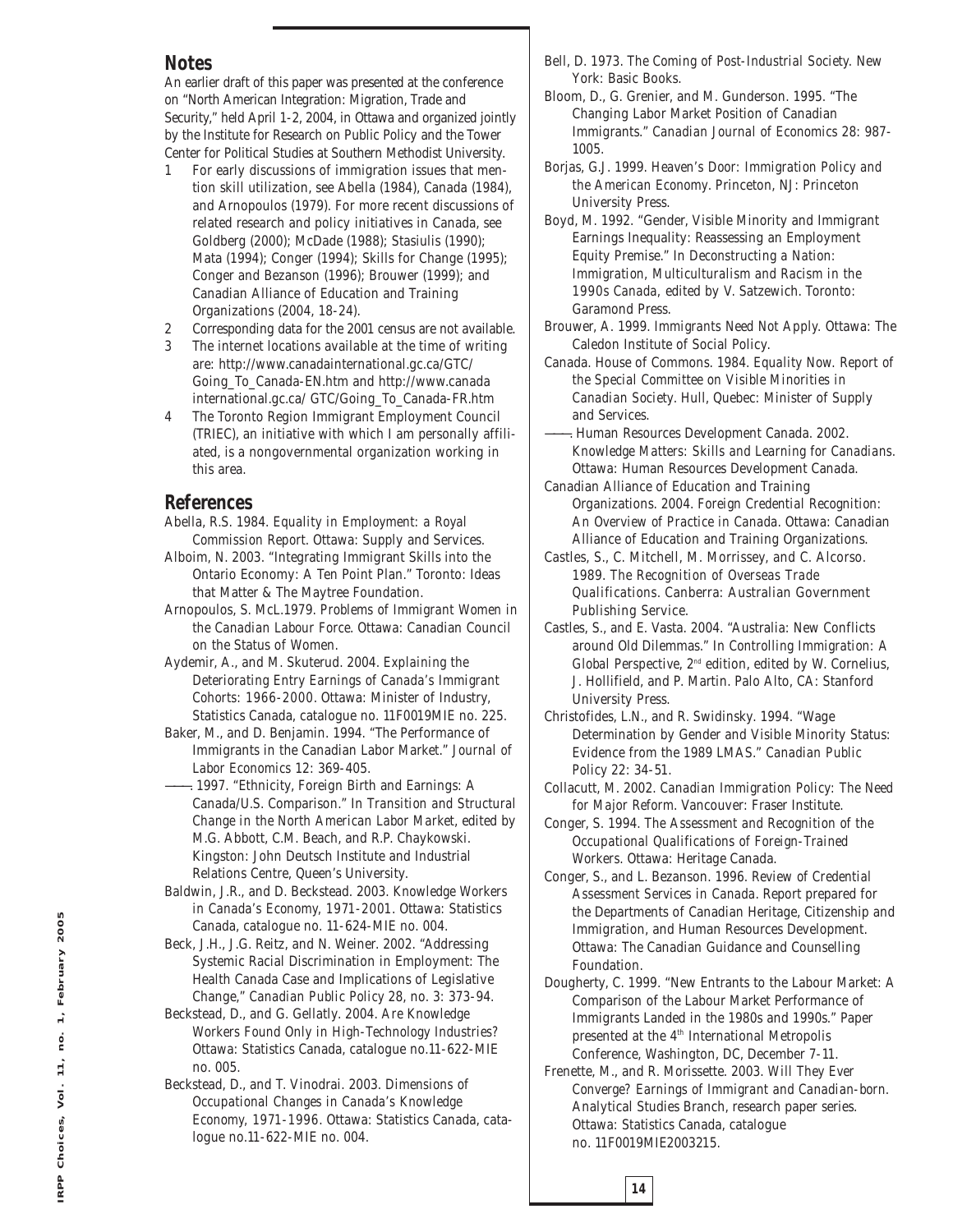Galarneau, D., and R. Morissette. 2004. "Immigrants: Settling for Less?" *Perspectives on Labour and Income* 5, no. 6 (June): 5-16.

Goldberg, M. 2000. *The Facts are In! Newcomers' Experiences in Access in Regulated Professions in Ontario.* Ontario Ministry of Training, Colleges and Universities, Access to Professions and Trades Unit.

Grant, M.L. 1999. "Evidence of New Immigrant Assimilation in Canada." *Canadian Journal of Economics* 32.

Green, D., and C. Worswick. 2004. "Immigrant Earnings Profiles in the Presence of Human Capital Investment: Measuring Cohort and Macro Effects." Revision of paper presented at the October 2002 joint John Deutsch and CIC conference on immigration at Queen's University.

Harvey, Edward B., and John H. Blakely. 2001. "Costs to the Canadian Economy of the Under-Utilization of Women and Visible Minority Groups." Draft report prepared for Human Resources Development Canada, unpublished manuscript.

Hunter, A.A. 1988. "Formal Education and Initial Employment: Unravelling the Relationships between Schooling and Skills over Time." *American Sociological Review* 53: 753-65.

Hunter, A.A., and J.M. Leiper. 1993. "On Formal Education, Skills, and Earnings: The Role of Educational Certificates in Earnings Determination." *Canadian Journal of Sociology* 18: 21-42.

Kazemipur, A., and S.S. Halli. 2000. *The New Poverty in Canada: Ethnic Groups and Ghetto Neighbourhoods*. Toronto: Thompson Educational Publishing.

Li, P.S 2000. "Earnings Disparities between Immigrants and Native-born Canadians." *Canadian Review of Sociology and Anthropology* 37, no. 3: 289-311.

-. 1998. "The Market Value and Social Value of Race." In *Racism and Social Inequality in Canada*, edited by V. Satzewich. Toronto: Thompson Educational Publishing.

McDade, K. 1988. *Barriers to Recognition of the Credentials of Immigrants in Canada*. Ottawa: Studies in Social Policy. Montreal: Institute for Research on Public Policy.

Mata, F. 1994. *The Non-accreditation of Immigrant Professionals in Canada: Societal Impacts, Barriers and Present Policy Initiatives.* Ottawa: Citizenship and Immigration in Canada.

"Minority Report: The First Canadian Business-OMN Round up of Top Workplaces for Visible Minorities." 2004. *Canadian Business*. March.

Pendakur, K., and R. Pendakur. 1998. "The Colour of Money: Earnings Differentials among Ethnic Groups in Canada." *Canadian Journal of Economics* 31, no. 3: 518-48.

Reitz, J.G. 1997a. "Priorities for Immigration in a Changing Canadian Economy: From Skill Selectivity to Skill Utilization." Workshop on "New Selection Criteria for Economic Stream Immigrants," held by the Department of Citizenship and Immigration Canada, Ottawa, October 30-31. (Pages 189-206 in proceedings published by Citizenship and Immigration Canada.)

. 1997b. "Measuring Down: The Economic Performance of New Canadians is Declining; If We Want to Change that, We Need to Rethink Immigration Policy,"

*Financial Post*, November 8. Reprinted 1998, in *Post 2000: Business Wisdom for the Next Century*, edited by Charles Davies. Toronto: Key Porter Books.

———. 1998. *Warmth of the Welcome: the Social Causes of Economic Success for Immigrants in Different Nations and Cities.* Boulder, CO: Westview Press.

- -. 2001a. "Immigrant Skill Utilization in the Canadian Labour Market: Implications of Human Capital Research." *Journal of International Migration and Integration* 2, no. 3: 347-78.
- ———. 2001b. "Immigrant Success in the Knowledge Economy: Institutional Change and the Immigrant Experience in Canada, 1970-1995." *Journal of Social Issues* 57, no. 3: 579-613.
- -. 2003a. "Educational Expansion and the Employment Success of Immigrants in the United States and Canada, 1970-1990." In *Host Societies and the Reception of Immigrants: Institutions, Markets and Policies*, edited by Jeffrey G. Reitz. San Diego, CA: Center for Comparative Immigration Research, University of California.

———. 2003b. "Occupational Dimensions of Immigrant Credential Assessment: Trends in Professional, Managerial, and Other Occupations, 1970-1996." In *Canadian Immigration Policy for the 21st Century*, edited by Charles Beach, Alan Green, and Jeffrey G. Reitz. Kingston: John Deutsch Institute for the Study of Economic Policy.

-. 2004. "Canada: Immigration and Nation-Building in the Transition to a Knowledge Economy." In *Controlling Immigration: A Global Perspective*,  $2^{nd}$  edition, edited by W. Cornelius, J. Hollifield, and P. Martin. Palo Alto, CA: Stanford University Press.

Reitz, J.G., and R. Breton. 1994. *The Illusion of Difference: Realities of Ethnicity in Canada and the United States*. Toronto: C.D. Howe.

Simon, R.J., and J.P. Lynch. 1999. "Comparative Assessment of Public Opinion Toward Immigrants and Immigration Policy." *International Migration Review* 33, no. 2: 455-67.

Skills for Change. 1995. *Identifying Opportunities and Overcoming Barriers to Employment for Foreign-Trained Engineers in Ontario.* Toronto: Skills for Change.

Stasiulis, D.K. 1990. *Multiculturalism and the Economic Agenda in Australia: Adult ESL, Overseas Skills Recognition and Anti-Racist Strategies.* Ottawa: Multiculturalism and Citizenship, Multiculturalism Sector, Policy and Research.

Statistics Canada. 2003. *Earnings of Canadians: Making a Living in the New Economy*. Ottawa: Minister of Industry, catalogue no. 96F0030XIE2001013.

Stoffman, D. 2002. *Who Gets In: What's Wrong with Canada's Immigration Program — and How to Fix It*. Toronto: Macfarlane, Walter and Ross.

TRIEC, Toronto Region Immigrant Employment Council. 2004. *Immigration Works: The GTA Weighs in on Skilled Immigrants and the Workforce*. Toronto: TRIEC/Maytree Foundation.

Watt, D., and M. Bloom. 2001. *Exploring the Learning Recognition Gap in Canada. Phase 1 Report. Recognizing Learning: The Economic Cost of Not Recognizing Learning and Learning Credentials in Canada.* Ottawa: Conference Board of Canada.

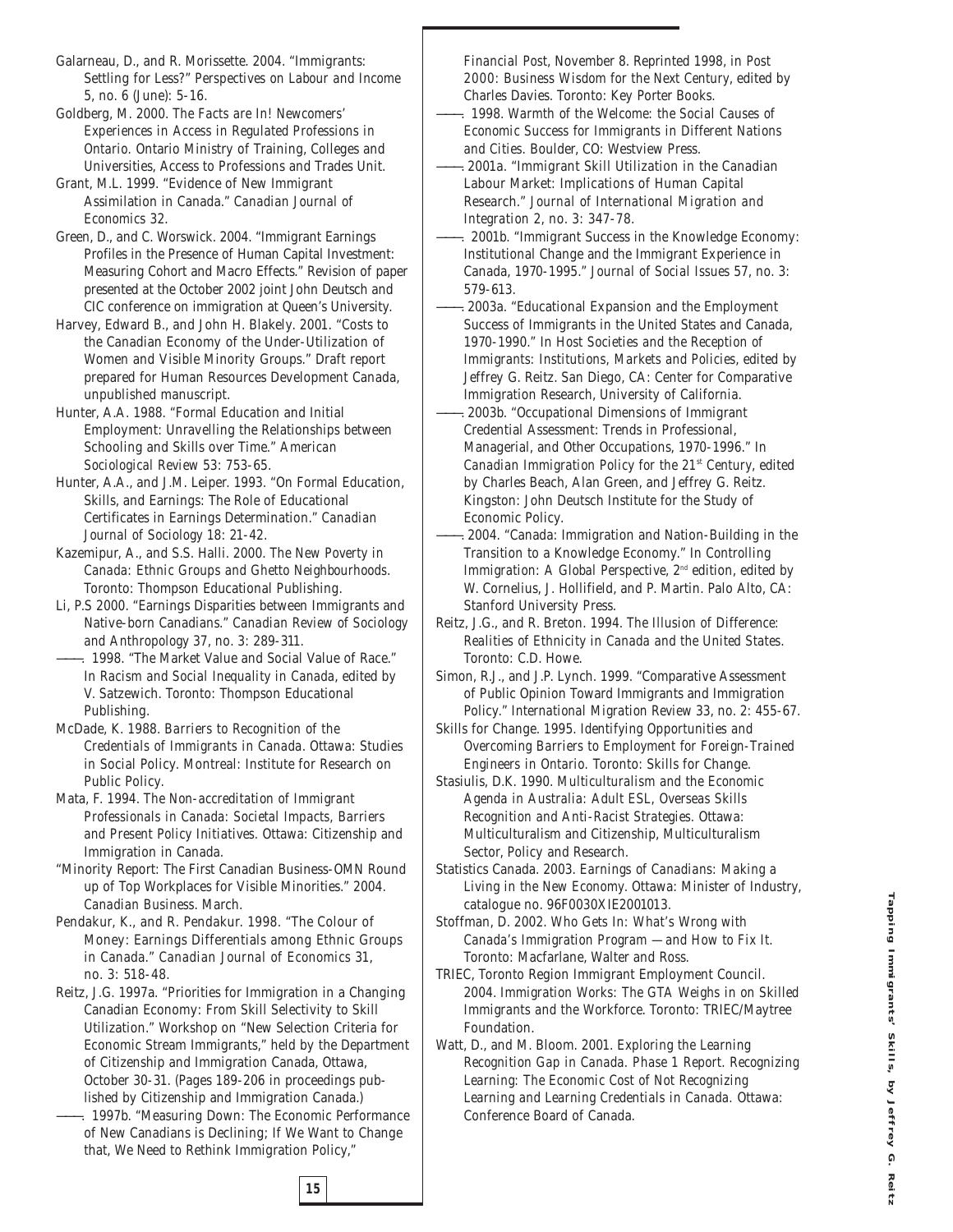# choices

Shaping Canada's Future: Immigration and Refugee Policy Bâtir l'avenir : la politique relative à l'immigration et aux réfugiés

#### Other Studies Published / Autres études publiées

"Immigrants' Skills in the Canadian Labour Market: Empirical Evidence and Policy Issues." Naomi Alboim, Ross Finnie and Ronald Meng *IRPP Choices*, forthcoming, February 2005.

"Beyond Harmonization: How US Immigration Rules Would Have Worked in Canada" Alan G. Green *IRPP Policy Matters*, July 2004

"Intégration économique et sécurité : nouveaux facteurs déterminants de la gestion de la migration internationale" Hélène Pellerin *Choix IRPP*, avril 2004

"Economic Integration and Security: New Key Factors in Managing International Migration" Hélène Pellerin *IRPP Choices*, July 2004

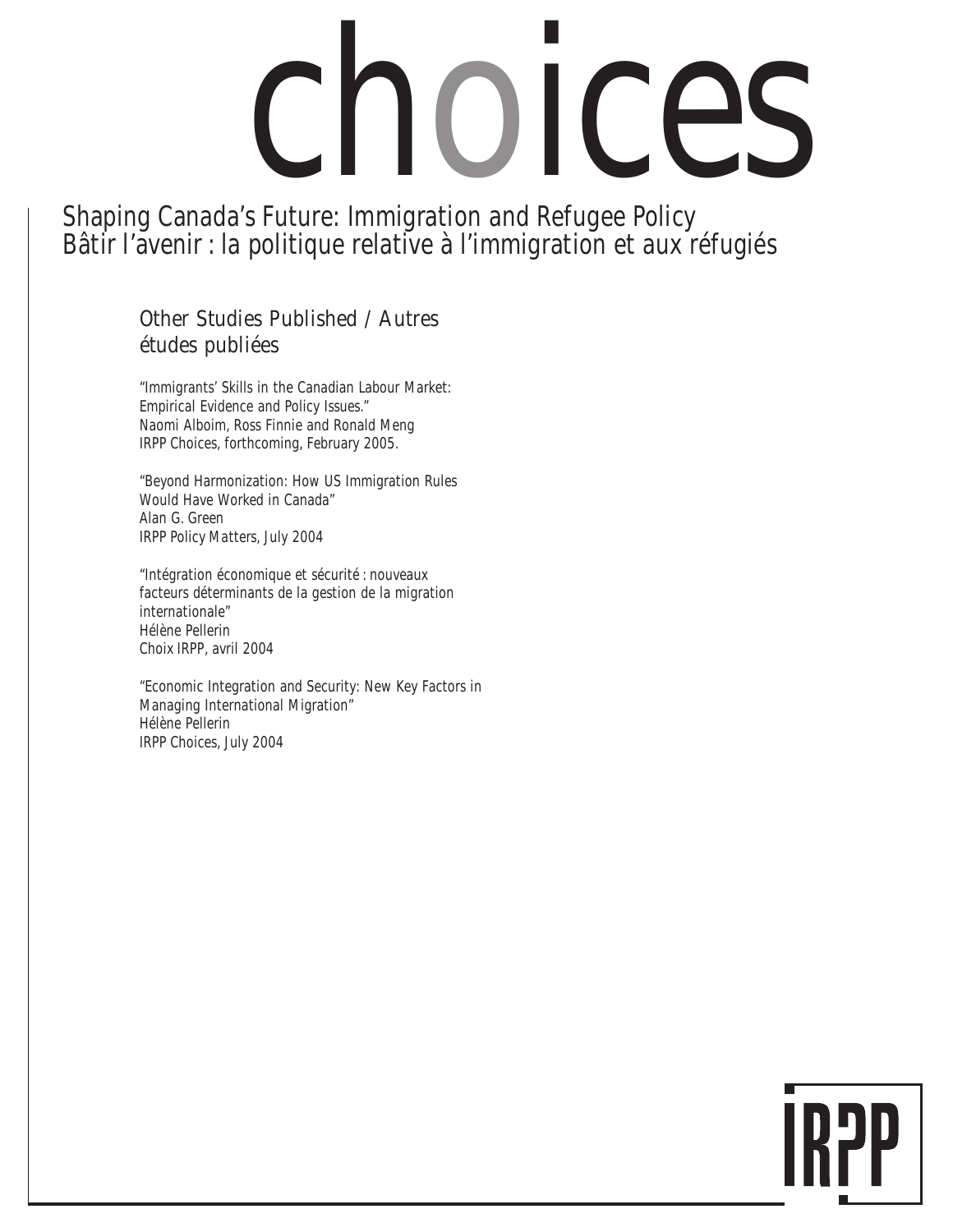New Directions for Canadian Immigration Policy in the Knowledge Economy *by Jeffrey G. Reitz* 

University des compétences acquises à l'étranger par les immigrants est devenue une ques tion de toute première importance pour la politique d'immigration au Canada. Dans cette étude, le professeur 'utilisation optimale des compétences acquises à l'étranger par les immigrants est devenue une question de toute première importance pour la politique Jeffrey Reitz, de l'Université de Toronto, présente trois raisons nous permettant de mieux comprendre cette situation. D'abord, dans le contexte de l'économie du savoir, le Canada continue à encourager une immigration importante. Deuxièmement, les mécanismes mis en place pour évaluer le niveau d'instruction et les autres critères d'employabilité sont mal adaptés aux qualifications de bon nombre d'immigrants. La troisième raison découle en partie de la seconde, c'est-à-dire que les perspectives d'emploi des nouveaux immigrants par rapport à celles des Canadiens de naissance sont moins favorables, alors même que leur niveau de scolarité est plus élevé.

Jeffrey Reitz se penche sur une gamme d'options possibles pour la politique d'immigration canadienne, en tenant compte notamment du contexte institutionnel plus large et des défis que soulève la transition vers l'économie du savoir. Il affirme, d'une part, que la politique d'intégration des immigrants devrait accorder une importance prioritaire à la mise en place d'institutions propres à faciliter une utilisation efficace de leurs compétences. Il ajoute d'autre part que, vu le caractère complexe de cette tâche, les contraintes de temps et les attitudes raciales sousjacentes, il faut réformer en profondeur les mécanismes déjà en place. Bref, dit-il, le Canada a besoin d'une nouvelle stratégie d'immigration.

On estime que la sous-utilisation des compétences des immigrants coûte environ deux milliards de dollars chaque année à l'économie canadienne. Le taux de réussite général des immigrants sur le marché du travail continue de baisser, malgré que la sélection effectuée en fonction des compétences se soit grandement améliorée. Le problème est exacerbé par le fait que bon nombre des immigrants touchés par ce phénomène appartiennent à des minorités raciales. Dans le passé, on a proposé deux moyens pour surmonter ce problème : ou bien abaisser les niveaux d'immigration, ou bien accepter les résultats médiocres de la génération actuelle d'immigrants sur le marché du travail et placer tous les espoirs dans la génération suivante. Ces alternatives, souligne le professeur Reitz, n'ont rien de très attrayant. Il affirme que la solution la plus rentable consiste à accroître les capacités institutionnelles du Canada afin de mieux exploiter les compétences des immigrants.

## Tapping Immigrants' Skills:<br>Directions for Canadian Immigration<br>Policy in the Knowledge Economy

Les modifications institutionnelles qu'il propose sont complexes, en raison du nombre et de la diversité des acteurs qui doivent prendre part au processus. Ces acteurs comprennent notamment les employeurs, les organismes de réglementation et d'attribution de permis, les syndicats, les établissements d'enseignement postsecondaire, les services d'évaluation des compétences professionnelles, les organisations non gouvernementales représentant les immigrants, les divers paliers de gouvernement et les organismes de financement privés. L'auteur recommande notamment ce qui suit :

- l'amélioration des sources d'information accessibles aux immigrants ;
- un appui plus vigoureux aux services d'évaluation des compétences professionnelles afin d'améliorer leur efficacité vis-à-vis le marché du travail ;
- la mise en place de programmes de formation en période de transition qui puissent aider les immigrants à se perfectionner ou à combler des lacunes dans leurs compétences, et ce, dans un éventail élargi de catégories professionnelles ;
- la création de programmes subventionnés de stage et de mentorat s'adressant aux nouveaux arrivants ;
- l'amélioration des programmes de formation en gestion des ressources humaines afin d'y inclure une formation touchant aux questions de diversité ethnique;
- la reconnaissance par les employeurs des pratiques les plus efficaces pour intégrer les immigrants sur le marché du travail ;
- une sensibilisation accrue de l'opinion publique aux problèmes que doivent affronter les immigrants qualifiés au moment de s'intégrer au marché du travail canadien, ainsi qu'aux conséquences de ces difficultés.

Il faut, dit Jeffrey Reitz, que les structures décisionnelles comportent des incitations à innover et à agir dans des délais appropriés, et que les moyens nécessaires pour minimiser les obstacles à l'emploi suscités par les préjugés raciaux soient pris. Il est peu probable, ajoute-t-il, que les forces du marché parviennent à elles seules à surmonter rapidement le problème de la sous-utilisation des compétences des immigrants, car les mesures destinées à encourager les employeurs à régler ces difficultés ne tiennent pas compte des coûts qu'entraînerait l'échec de notre politique d'immigration pour l'ensemble de la société. Bien que certaines de ces initiatives fassent déjà partie des priorités publiques, on n'a pas encore reconnu l'urgence de la situation et le coût éventuel que provoquerait un échec.